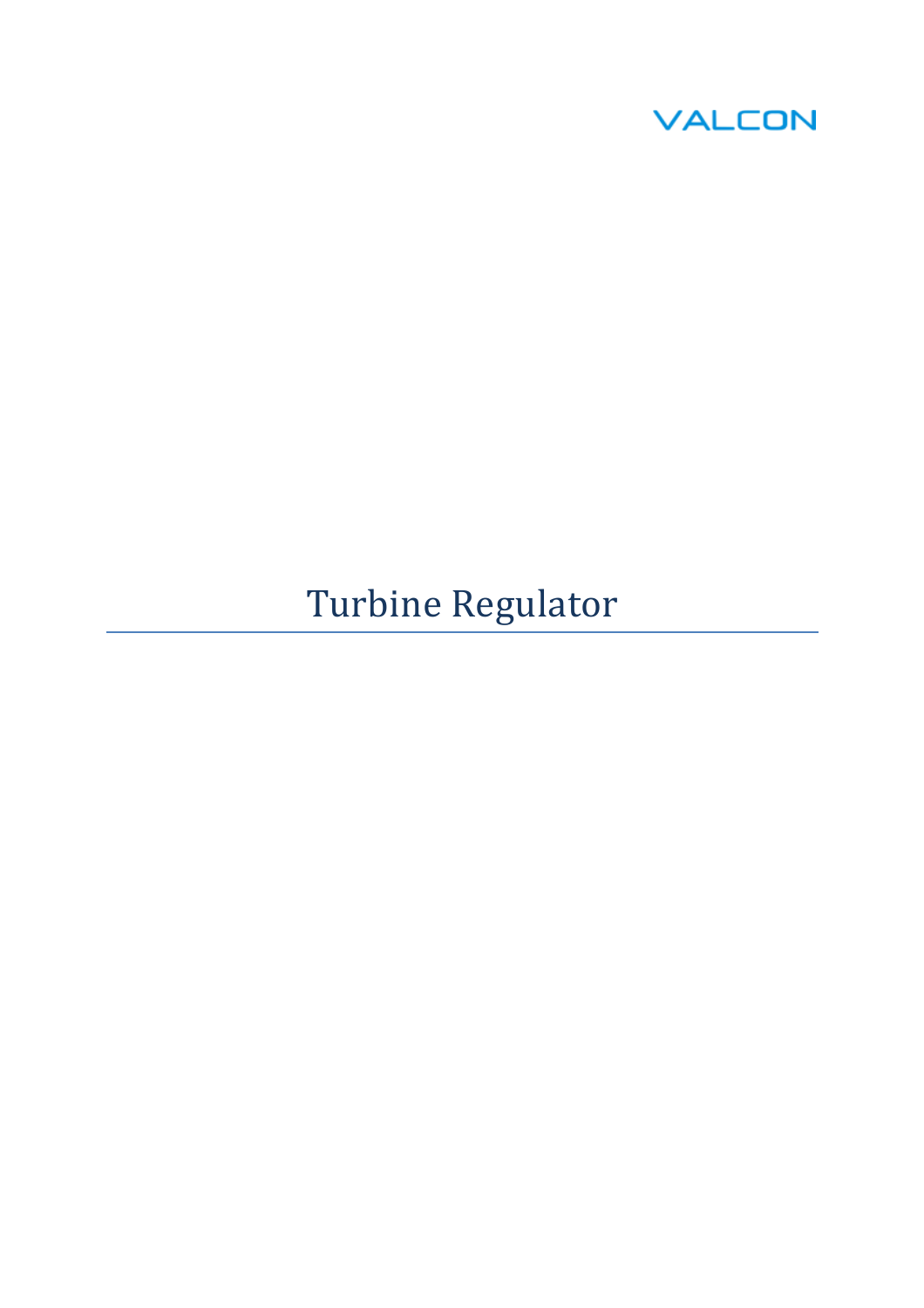## **Table of contents**

| 1.1    |  |
|--------|--|
| 1.1.1  |  |
| 1.1.2  |  |
| 1.1.3  |  |
| 1.1.4  |  |
| 1.1.5  |  |
| 1.2    |  |
| 1.3    |  |
| 1.4    |  |
| 1.4.1  |  |
| 1.4.2  |  |
| 1.4.3  |  |
| 1.4.4  |  |
| 1.4.5  |  |
| 1.5    |  |
| 1.5.1  |  |
| 1.5.2  |  |
| 1.5.3  |  |
| 1.5.4  |  |
| 1.5.5  |  |
| 1.5.6  |  |
| 1.5.7  |  |
| 1.5.8  |  |
| 1.5.9  |  |
| 1.5.10 |  |
| 1.5.11 |  |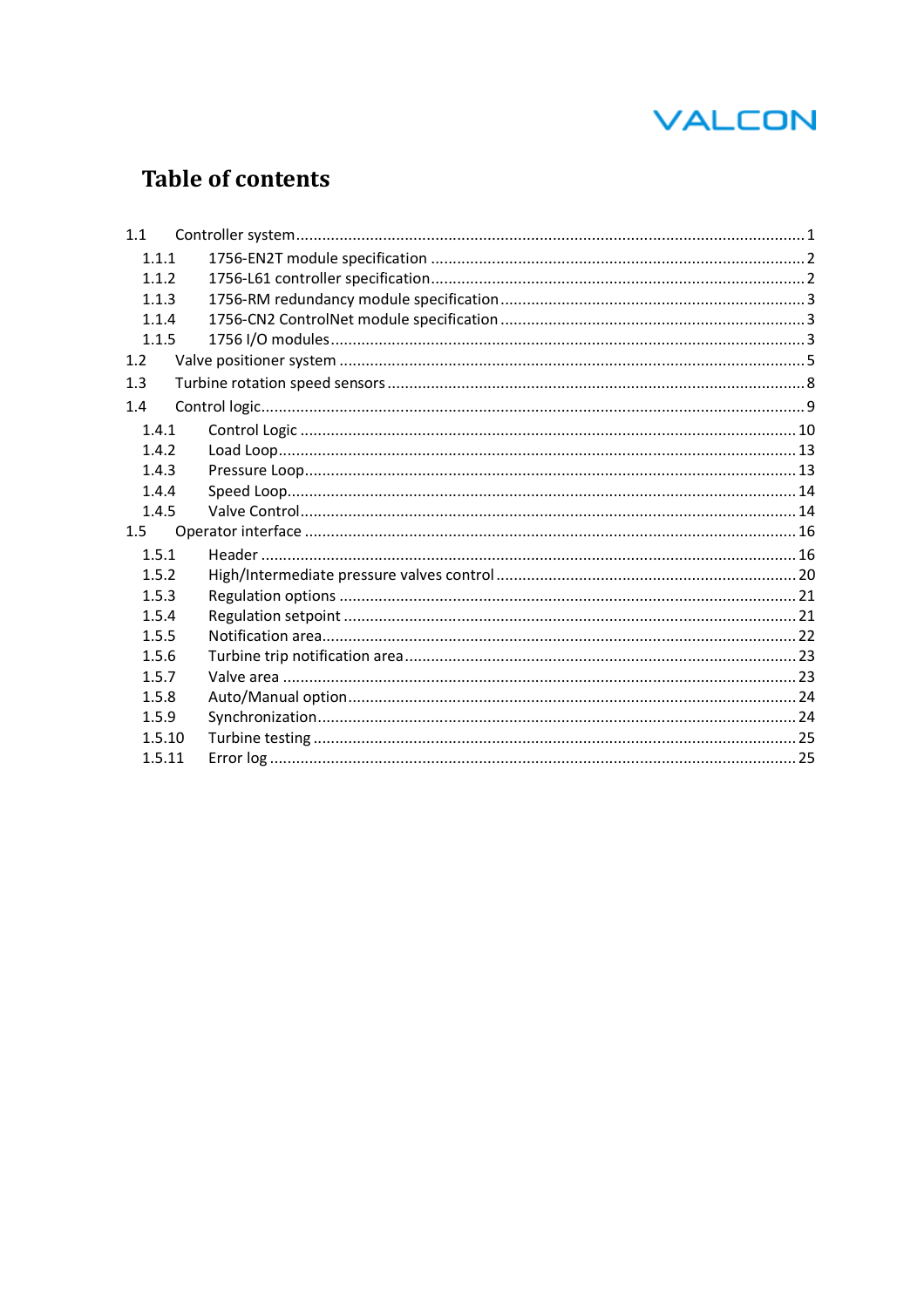

## *1.1 Controller system*

System is based on the Allen-Bradley 1756-L61 ControlLogix controller. It is a scalable controller solution that is capable of addressing a large amount of I/O points. Controller is placed in the backplane chassis powered by 1756-PA75 power supply. The backplane is able to serve up to eight independent modules.

powered by 1756-PA75 power supply. The backplane is able to serve up to eight independent modules.<br>Due to critical process structure and to ensure uninterrupted control operation as well as high reliability are used two base chassis with 1756-RM redundancy modules connected to separate backplanes. Redundancy modules are connected by high speed optical cable to ensure fast switching between "Active" and "Standby" controller in case of any failure.

The I/O modules are placed on three separate backplane chassis powered by the same power supply as The I/O modules are placed on three separate backplane chassis powered by<br>controller chassis. Basically there are used five different types of I/O modules. The I/O modules are placed on three separate backplane chassis powered by the same power supply as<br>controller chassis. Basically there are used five different types of I/O modules.<br>There are used ControlNet 1756-CN2 module

The system structure is shown on the Figure 1.



**Figure 1. System Diagram**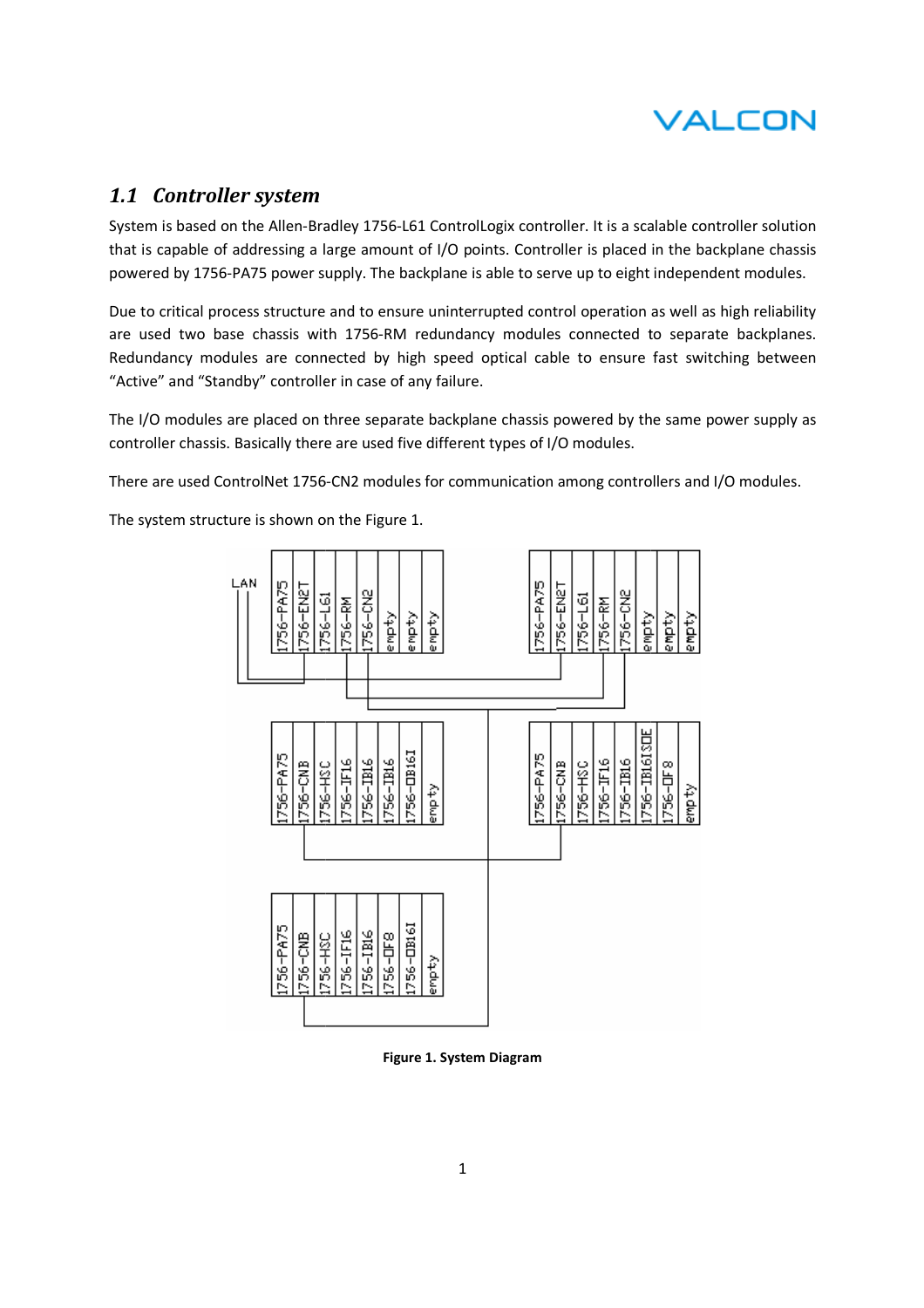

## **1.1.1 1756-EN2T module specification**

The module is using the Ethernet Industrial (EtherNet/IP) network protocol which is industrialnetworking standard that supports both real-time I/O messaging and message exchange. The EtherNet/IP network uses off-the-shelf Ethernet communication chips and physical media.

Specification:

- EtherNet/IP communication rate 10/100 Mbps
- Logix communication connections 256
- TCP/IP communication connections 128

| Feature                          | 1756-L61                                |  |  |
|----------------------------------|-----------------------------------------|--|--|
| Controller tasks                 | 32 tasks                                |  |  |
|                                  | 100 programs/tasks                      |  |  |
|                                  | Event tasks: all event triggers         |  |  |
| Built-in communication ports     | RS-232 serial                           |  |  |
| Communicating options            | EtherNet/IP                             |  |  |
|                                  | ControlNet                              |  |  |
|                                  | <b>DeviceNet</b>                        |  |  |
|                                  | Data Highway Plus                       |  |  |
|                                  | Remote I/O                              |  |  |
|                                  | SynchLink                               |  |  |
|                                  | Third-party process and device networks |  |  |
| Serial port communication        | <b>ASCII</b>                            |  |  |
|                                  | DF1 full/half-duplex                    |  |  |
|                                  | DF1 radio modem                         |  |  |
|                                  | DH-485                                  |  |  |
|                                  | Modbus via logic                        |  |  |
| Controller connections supported | <b>Max 250</b>                          |  |  |
| Controller redundancy            | Full support                            |  |  |
| <b>Attribute</b>                 |                                         |  |  |
| User memory                      | 2 MB                                    |  |  |
| I/O memory                       | 478 kB                                  |  |  |
| Digital I/O                      | Max 128 000                             |  |  |
| Analog I/O                       | Max 4000                                |  |  |
| Total I/O                        | Max 128 000                             |  |  |

## **1.1.2 1756-L61 controller specification**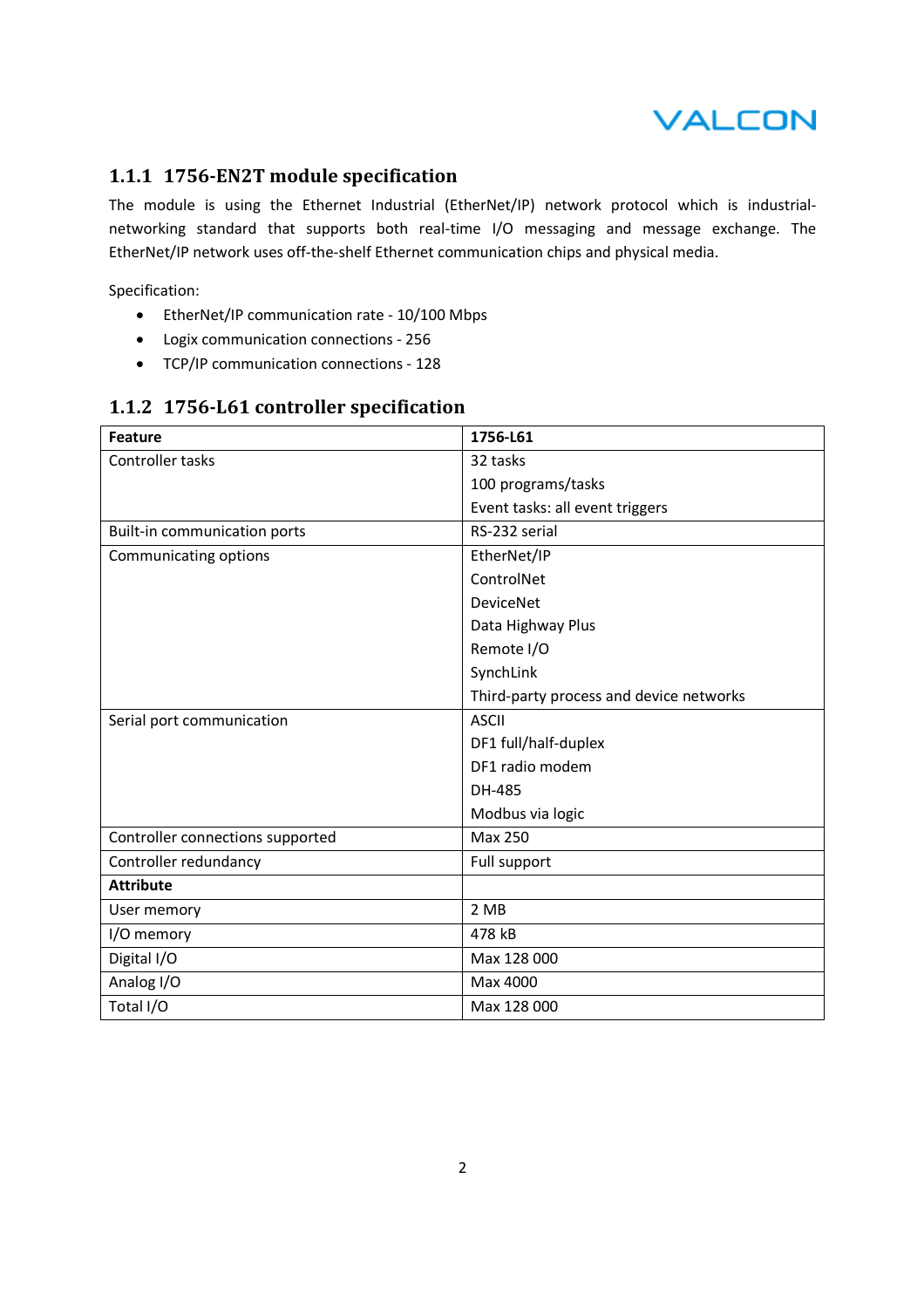

## **1.1.3 1756-RM redundancy module specification**

Modules are used for establish redundancy between a pair of controller chassis without additional programming and transparent to any devices connected over network. The primary controller chassis automatically determines what data changes during its scan and sends that data to the secondary controller.

- Reduce switchover times to as little as 20 ms
- Reduce ControlLogix footprint to a single slot
- Use CIP Time Synchronization with the 1756-EN2T in local redundant chassis
- Increase communication capacity with support for multiple ControlLogix L6x controllers and ControlLogix 1756-CN2B

## **1.1.4 1756-CN2 ControlNet module specification**

ControlLogix ControlNet communication modules bridge ControlNet links to route messages to devices on other networks. The modules also monitor and control I/O modules located remotely from the ControlLogix controller.

ControlNet module provides:

- High-speed I/O bridge functionality to manage distributed I/O modules
- Transfer of scheduled data via produced/consumed tags
- Unscheduled MSG instruction communication with other ControlNet nodes
- Messaging data for configuration and programming information, operator interfaces, upload/download

## **1.1.5 1756 I/O modules**

#### **1756-HSC module**

The module counts pulses by using a Counter or Frequency operational mode. The counts are presented as either 'accumulated count' or 'frequency' depending on the mode that is configured for the module.

Pulse count values can be calculated by using different types of Counter and Frequency modes. The simple counter uses only input A to count pulses. An encoder uses both input A and input B to count pulses. The relationship between the two channels is how the encoder determines if the count is positive (clockwise) or negative (counterclockwise).

- Number of counters 2
- Number of outputs  $-4$
- $\bullet$  Inputs per counter  $-3$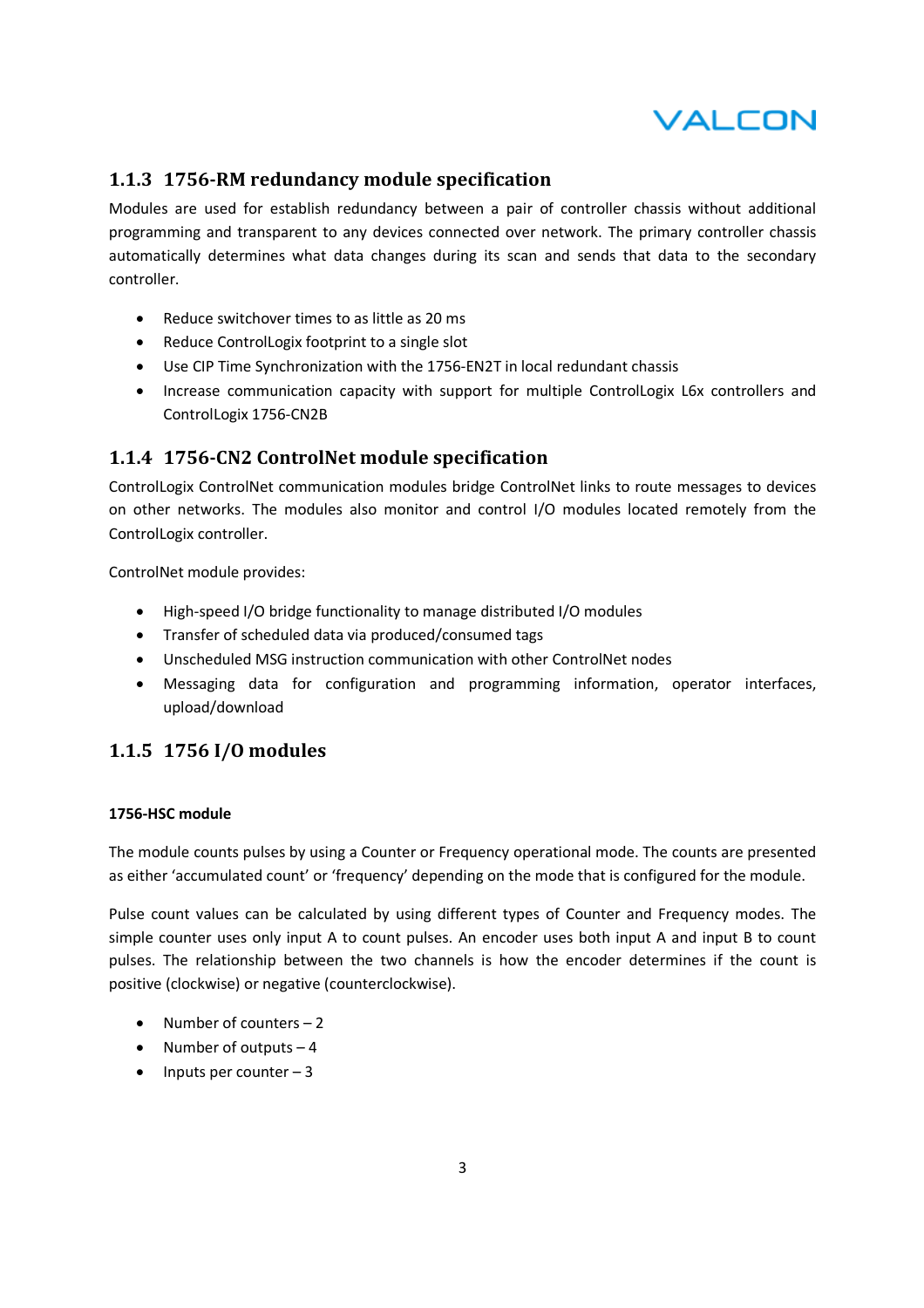Input frequency (max): 1 MHz in Counter mode 500 kHz in Rate Measurement mode 250 kHz in Encoder mode Count range: 0…16.777.214

#### **IF/OF modules**

Basic features: on-board data alarming, scaling to engineering units, real-time channel sampling Data format: integer mode (left justified) Conversion method: sigma-delta

#### **1756-IF16 module**

Inputs: 16 single ended, 8 differential or 4 differential (high speed) Input range: ±10.5V, 0…21 mA Resolution: 16 bits (10.5V: 343 µV/bit; 0…21 mA: 0,34 µA/bit)

#### **1756-OF8 module**

Outputs: 8 voltage or current Output range: ±10.4V, 0…21 mA Resolution: 15 bits (across 21 mA – 650 nA/bit; 10,4 V – 320  $\mu$ V/bit)

#### **IB/OB modules**

Basic features: variety of voltage interface capabilities, point-level output fault states, direct-connect or rack-optimized communication, field-side diagnostics

## **1756-IB16 module**

Inputs: 16 (8 points/group) Voltage category: 12/24 V DC sink Operating voltage range: 10 … 31,2 V DC Digital filter, off to on: 0,1, or 2 ms

## **1756-OB16I module** (Isolated output module)

Outputs: 16 individually isolated Voltage category: 12/24 V DC sink/source Operating voltage range: 10 … 30 V DC Output delay, off to on: 1 ms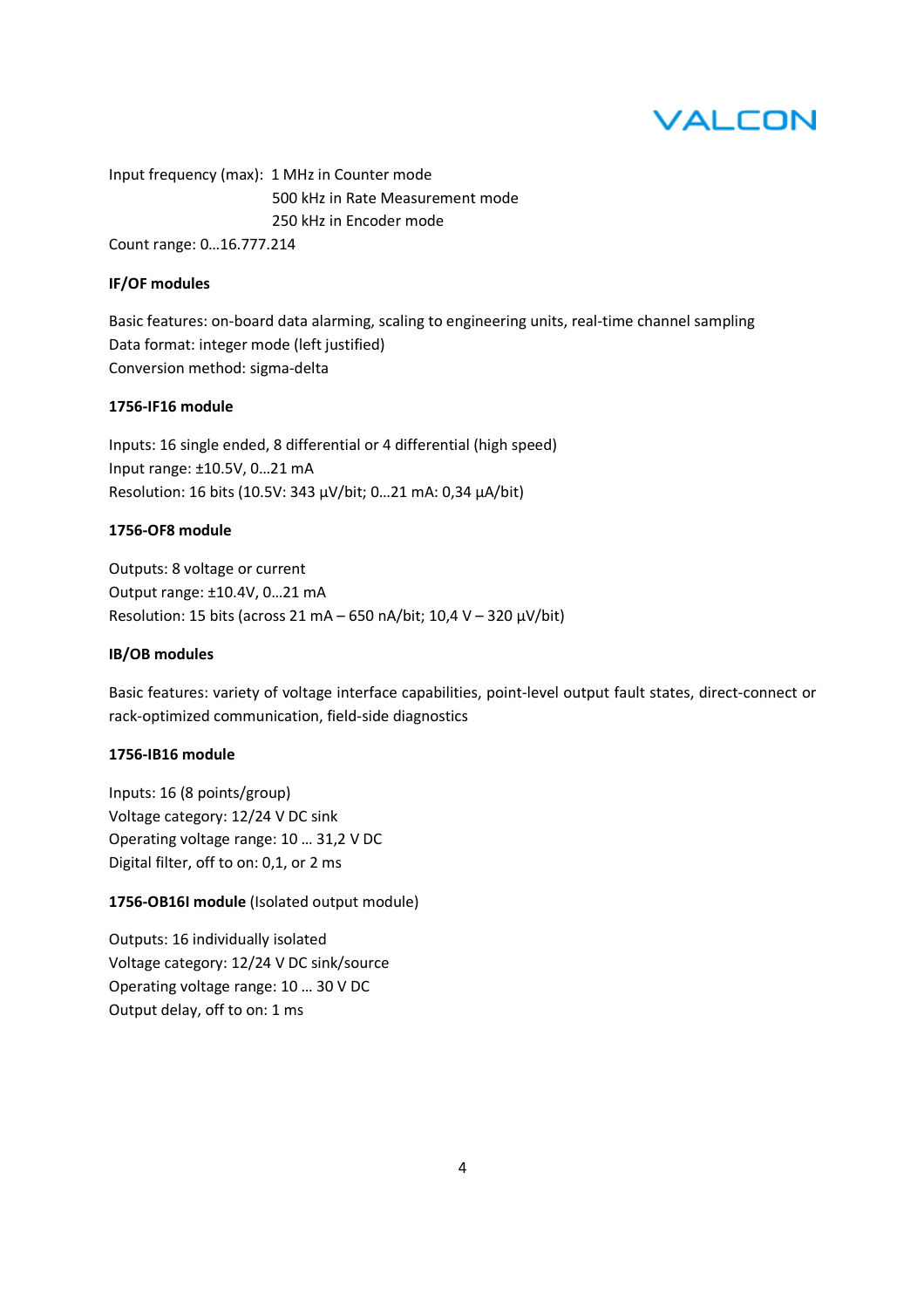## **1756-OB16ISOE module** (sequence of events input module)

Inputs: 16 individually isolated, sequence of events Voltage category: 24/48 V DC sink/source Operating voltage range: 10 … 55 V DC Digital filter, off to on: 0 … 50 ms

## *1.2 Valve positioner system*

The valve positioner system is based on MOOG M3000 automation system. The system is consists of programmable controller (Moog Servo Controller – MSC), software (Mood Axis Control Software - MACS) and components (servomotors, servo-drives, servo-valves, etc.)

## **Moog Servo Controller MSC**

MSC is freely programmable multi-axis controller with IEC 61131 development environment. It is designed to realization of fast and precise controls, suitable for electrical and hydraulic drives. Controller structures are definable with cycle times from 400 µs.



**Figure 2. The Moog Servo Controller PLC** 

| Module data        | <b>MSC</b> controller                              |  |  |
|--------------------|----------------------------------------------------|--|--|
| Assembly           | Plug-in terminal strips for screwing or clamping   |  |  |
| Temperature range  | +5 $^{\circ}$ C to 55 $^{\circ}$ C                 |  |  |
| Processor          | PowerPC Processor                                  |  |  |
| Memory             | 32 bit, RISC architecture with floating point unit |  |  |
|                    | 2MB burst RAM                                      |  |  |
|                    | 4,5MB burst Flash EEPROM                           |  |  |
| <b>Interfaces</b>  |                                                    |  |  |
| Ethernet (10BaseT) | 10 Mbit/s; 8-pled RJ45 connection                  |  |  |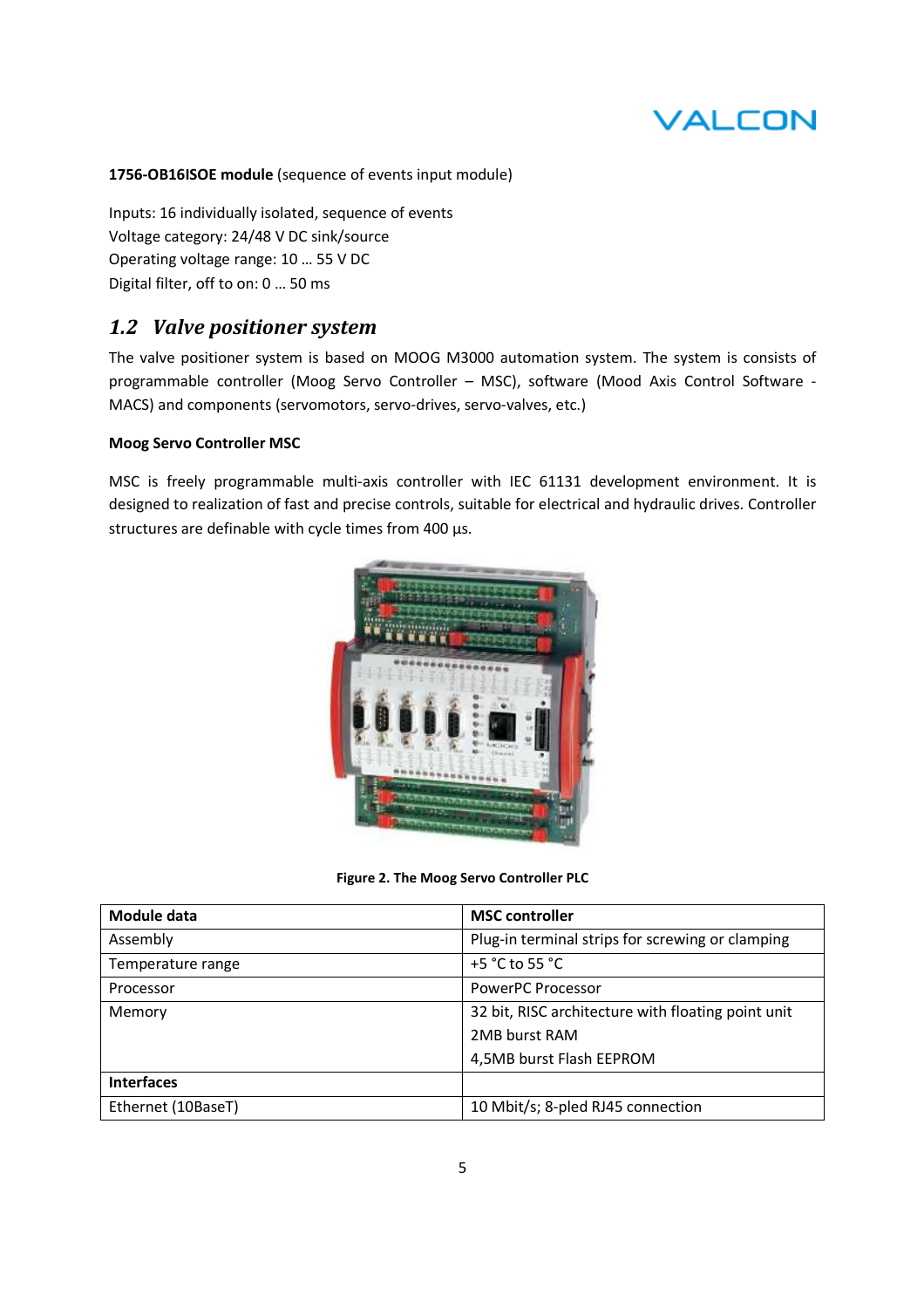| 2 independent CAN interfaces           | 10 kBit/s to 1 Mbit/s (adjustable)                 |  |  |  |
|----------------------------------------|----------------------------------------------------|--|--|--|
| >>WCAN<<                               | WideCan: 2 Sub-D >>WCAN<< connectors               |  |  |  |
| LocalCAN                               | LocalCAN: in the side E-bus socket                 |  |  |  |
| >>MACS<< on front cover                | Communication with the MACS software on the PC     |  |  |  |
| >>SIO<< on front cover                 | For free use in the application program            |  |  |  |
| Extension bus (E-bus)                  | Connectors on right and left of module for         |  |  |  |
|                                        | connecting up to 7 additional M3000 modules.       |  |  |  |
| <b>Digital inputs/outputs</b>          |                                                    |  |  |  |
| Voltage supply of the digital I/O      | 24 V DC (18-32 V DC) SELV pursuant to IEC 61131-2  |  |  |  |
| Current consumption of the digital I/O | 0,3 A in idling; all outputs active: 4 A           |  |  |  |
| 8 digital inputs and outputs           | Individually configurable in MACS as input or      |  |  |  |
|                                        | output.                                            |  |  |  |
|                                        | Inputs: type 1 (current-consuming) pursuant to IEC |  |  |  |
|                                        | 61131-2                                            |  |  |  |
|                                        | Outputs: max. 0.5 A                                |  |  |  |
|                                        | Sustained short-circuit protected                  |  |  |  |
| Watchdog output                        | Signalizes readiness for operation of the analog   |  |  |  |
|                                        | and digital outputs.                               |  |  |  |
| <b>Analog Inputs/Outputs</b>           |                                                    |  |  |  |
| Voltage supply to analog I/O           | Internal via a DC/DC converter                     |  |  |  |
| 8 analog inputs                        | 16 Bit; individually configurable in the MACS      |  |  |  |
|                                        | software as ±10 V, ±10 mA or 4-20 mA;              |  |  |  |
|                                        | overvoltage protection up to ±40 V                 |  |  |  |
| 2 analog outputs                       | 16 Bit; each ±10 V, additionally individually      |  |  |  |
|                                        | configurable in the MACS software as ±10 mA, ±50   |  |  |  |
|                                        | mA or 4-20 mA                                      |  |  |  |
|                                        | Overvoltage protection up to ±40 V; sustained      |  |  |  |
|                                        | short-circuit protected                            |  |  |  |

#### **MOOG D633 servo control valves**

The D633 is Direct Drive Valve (DDV) with electric closed spool position control. Valve is throttle valve for 3-, 4-, and 2x2-way applications. It is suitable for electrohydraulic position, velocity, pressure or force control systems including those with high dynamic response requirements.

The spool drive device is a permanent magnet linear force motor which can actively stroke the spool from its spring centered position in both directions. This is an advantage compared with proportional solenoids with one force direction only. The closed loop spool position electronics and pulse width modulated (PWM) drive electronics are integrated into the valve.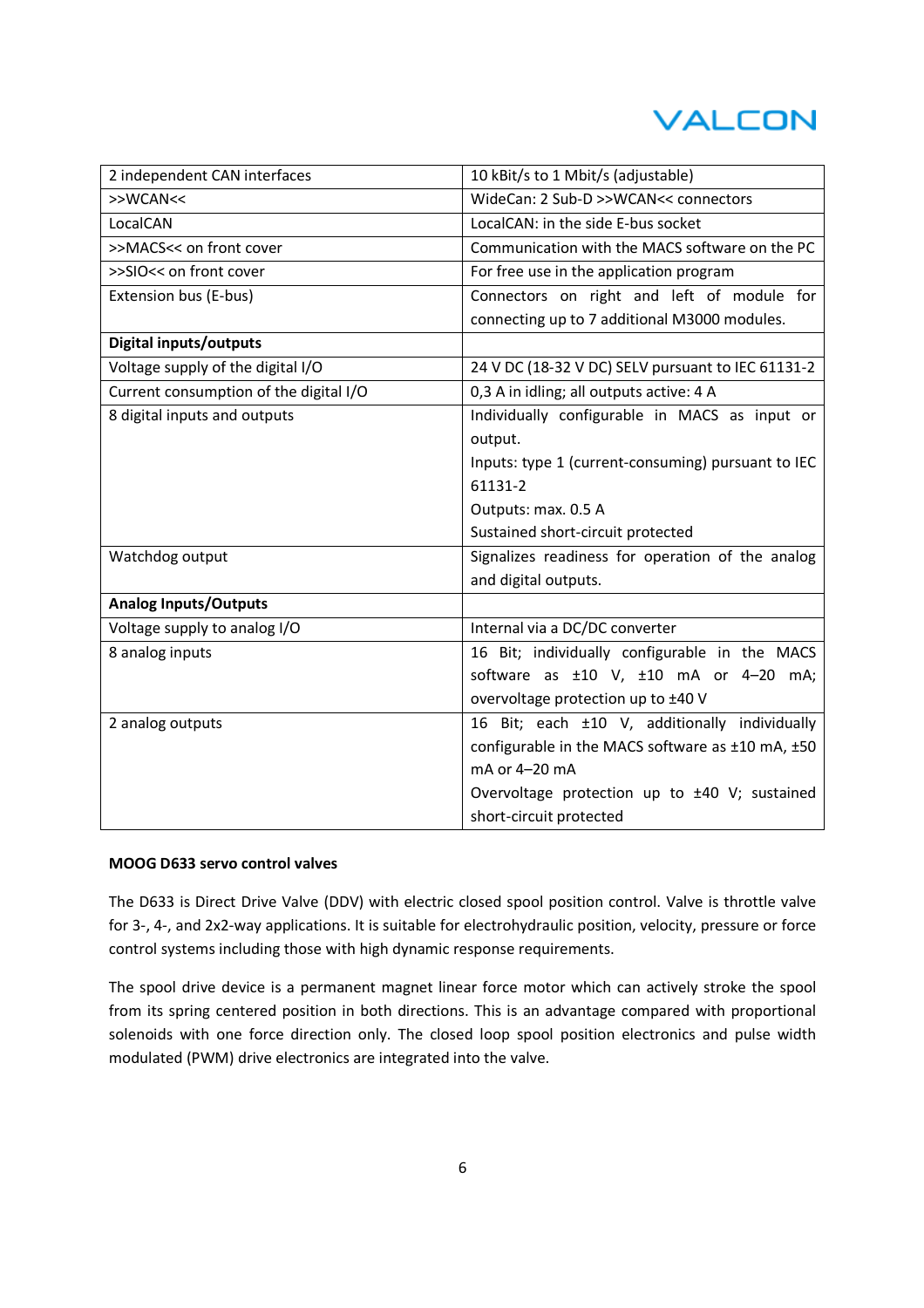

**Figure 3. Servo Control Valve Schematics** 

## **Micropulse transducers**

There are used Balluff BTL5-E Profile for detection of the actual position of valves. Balluff Micropulse transducers in the Profile housing are an alternative to linear transducers such as potentiometers, glass scales, and LVDTs. The linear sensing element is protected in an aluminum extrusion.

The measuring point along the sensing element (waveguide) is indicated by a passive marker (magnet), which needs no power.

Specification:

- Output Potential-free
- Output current 4 ... 20 mA
- Hysteresis ≤ 4 µm
- Sampling rate  $f_{STANDARD} = 1$  kHz

| And the control                                                                                                                                                                                                                      |
|--------------------------------------------------------------------------------------------------------------------------------------------------------------------------------------------------------------------------------------|
| <u>The property of the contract of the contract of the contract of the contract of the contract of the contract of the contract of the contract of the contract of the contract of the contract of the contract of the contract </u> |

 $\frac{1}{2}$ 

**Figure 4. Balluff Micropulse Transducers**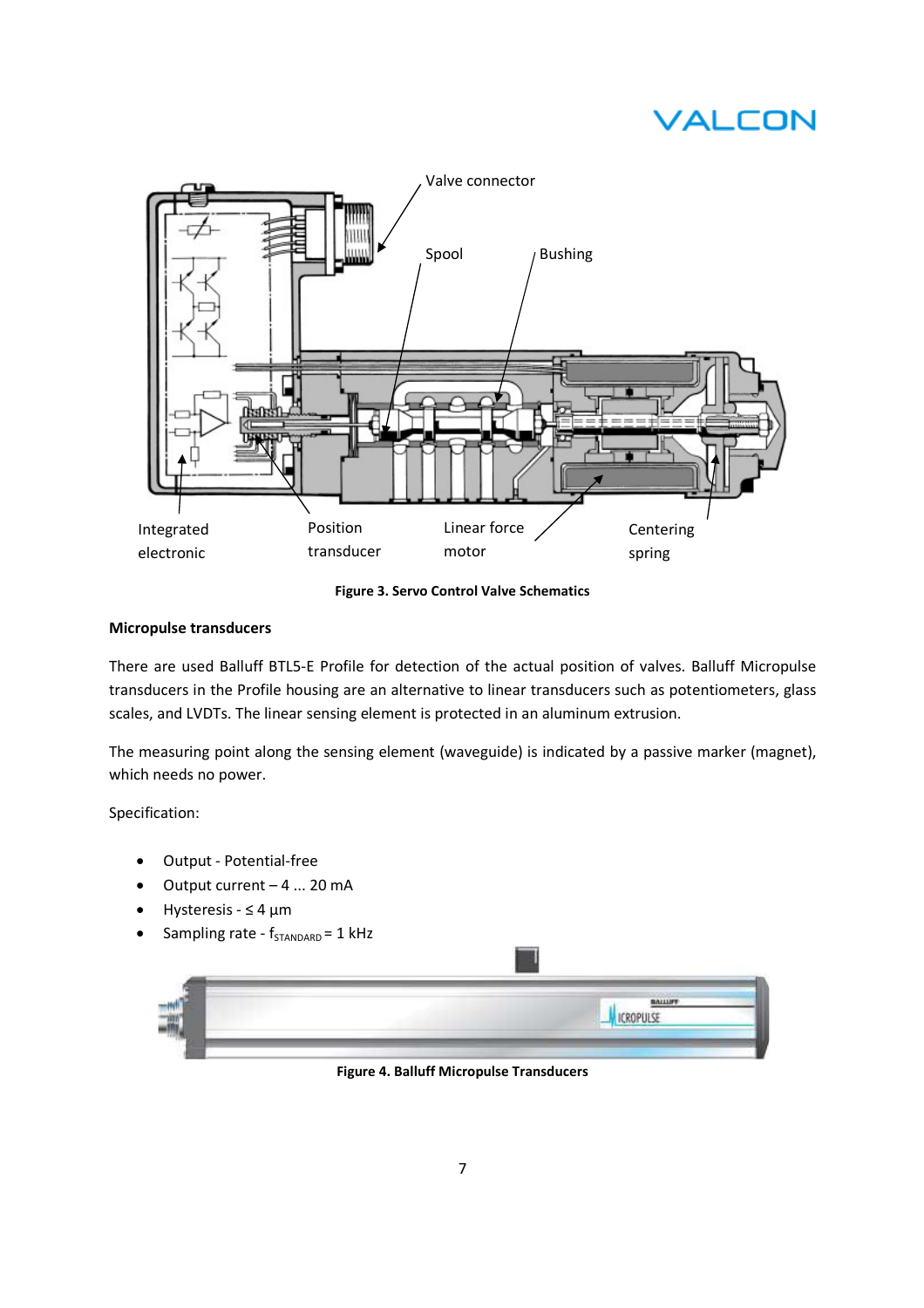

A whole valve positioner system is shown on the Figure 5.

**Figure 5. Positioning System Diagram** 

## *1.3 Turbine rotation speed sensors sensors*

The RPM Transducer PR 9376 is ideally suited for contactless measurement of rotational frequency of The RPM Transducer PR 9376 is ideally suited for contactless measurement of rotational frequency of<br>ferromagnetic machinery components. Universal design, simple mounting and excellent characteristics enable it to be used in a wide range of applications. ducer PR 9376 is ideally suited for contactless measurement of rotational<br>machinery components. Universal design, simple mounting and excellent c<br>used in a wide range of applications.<br>olution, fast internal electronic and

Due to high resolution, fast internal electronic and the sharp edged output pulses the PR 9376 is suitable for measurement of extremely high as well as very low rotational speeds with high resolution. Due to high resolution, fast internal electronic and the sharp edged output pulses the PR 9376 is suitable<br>for measurement of extremely high as well as very low rotational speeds with high resolution.<br>The head of PR 9376 i

which are connected in series and mounted above a small permanent magnet. Two resistors of the transducer- electronic part complete this configuration into a Wheatstone Bridge which controls a following DC-switching amplifier with fast push-pull short circuit proof output. in series and mounted above a small permanent mag<br>part complete this configuration into a Wheatstone<br>q amplifier with fast push-pull short circuit proof output.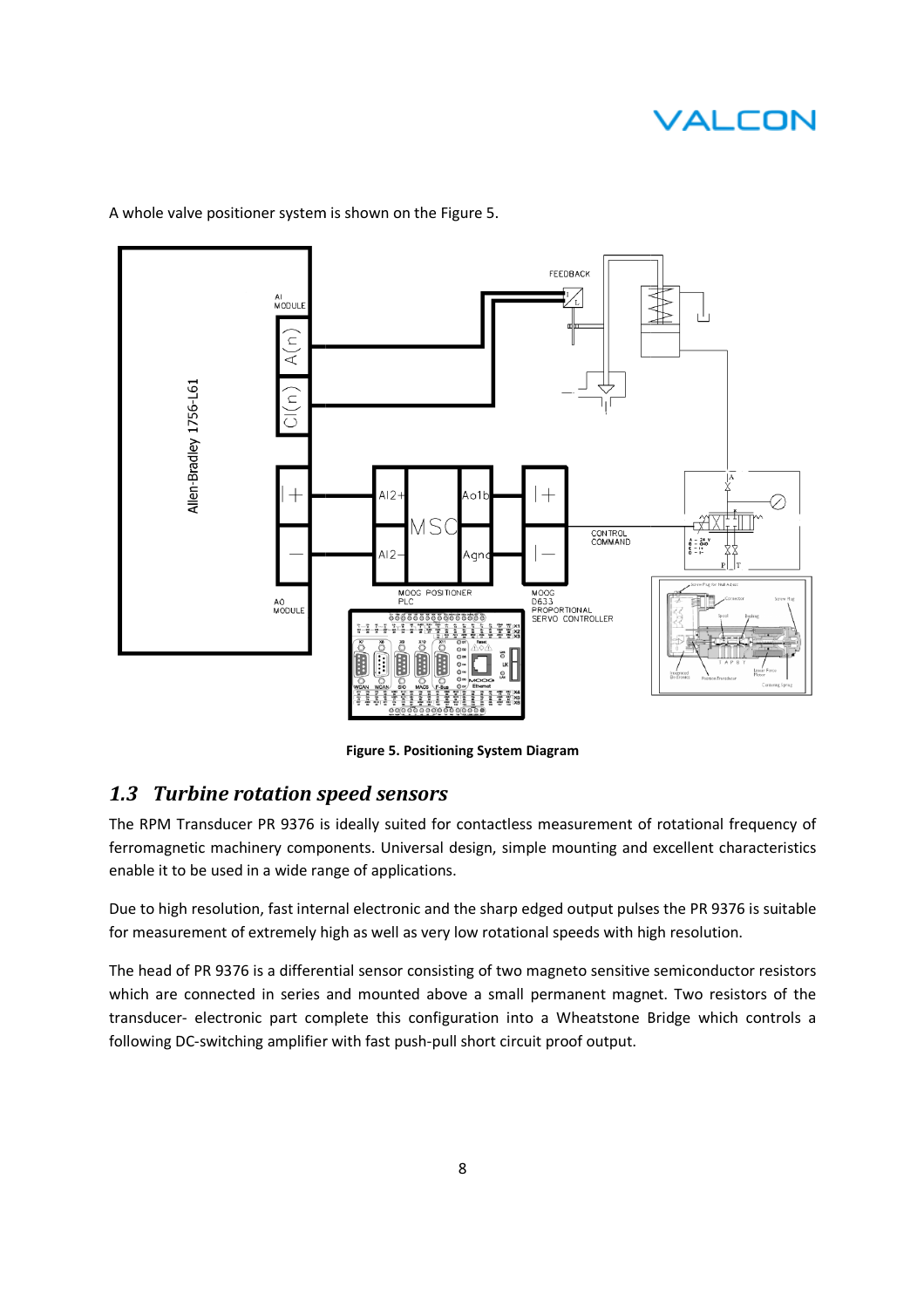Specification:

- Principle measurement Differential magnetic field sensor
- Triggering Contactless by mechanical trigger marks
- Trigger frequency range 0 … 20 kHz
- Output Short circuit proof push-pull output stage
- Output pulse voltage HIGH 10 V, LOW 1 V
- Pulse rise and fall time  $< 1 \,\mu s$



**Figure 6. Rotation Speed Sensors** 

## *1.4 Control logic*

According to used hardware solution there is a used RSLogix 5000 software for design and configuration. Logix technology offers a unique approach — one control platform using a common control engine with a common development environment.

The logic is divided into 5 tasks according to control option:

- Control Logic (main program)
- Load Loop
- Pressure Loop
- Speed Loop
- Valve control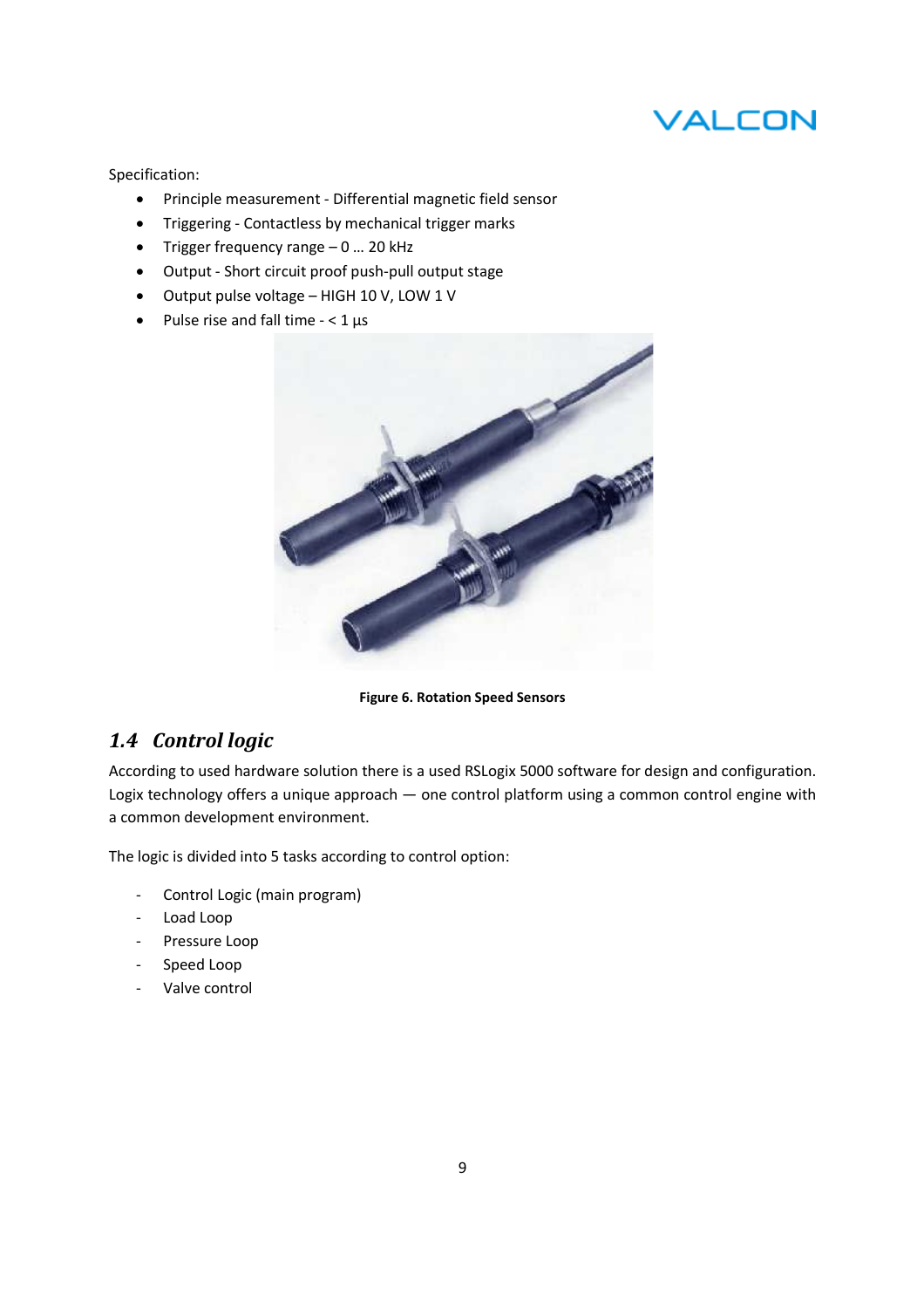## **1.4.1 Control Logic**

It consists of 18 separate control sheets.

## *S05\_TC\_mjerenja*:

Related inputs – MW measurement, Pressure setpoint from LDC, throttle pressure (and signal quality), LDC output MW, control oil pressure (and signal quality)

Related outputs – active power > 30 MW, active power < 10 MW, active power, pressure setpoint value from LDC, throttle pressure, throttle pressure measurement failed, load setpoint value from LDC

## *S06\_SPEED\_MED\_SEL\_OVERSPEED\_SETPOINTS*:

Related inputs - turbine rotor rotation speed, speed measurement failed, valve position frequency limiter, mechanical over speed test

Related outputs – speed sensor manual request, turbine rotation speed, close cv protection setpoint, turbine over speeded, turbine speed in limits, over speed protection setpoint, mechanical turbine over speed, speed measurement failed

## *S08\_MUT\_control\_logic*:

Related inputs – turbine latched/not latched, IP stop valve opened/closed, HP stop valve opened/closed, open safety valves, external TG protection, close safety valves, MUT ready/opened/closed Related outputs – HP SV not opening/closing, IP SV not opening/closing, all safety valves are opened, MUT open/close command

## *S09\_TC\_DUMP\_CV\_LOGIC*:

Related inputs – active power > 30 MW, generator synchronized, turbine latched/not latched, turbine over speeded, block speed protection over speed test, external TG protection, speed measurement failed

Related outputs – overload protection, over speed protection, HP valve PLW, IP valve PLW, bypass valve PRA, valve position frequency limiter

## *S10\_TC\_PROTECTIONS*:

Related inputs – turbine valves contingency, external turbine protection, boiler protection, off turbine safety valves, mechanical turbine over speed, speed measurement failed, speed sensor manual request, generator synchronized, acknowledge turbine protection, TG trip reason

Related outputs – external TG protection, TG trip is active, open turbine solenoid command, TG trip reason

## *S11\_Turbine\_latched\_logic:*

Related inputs – generator breaker on, control oil pressure to safety valves is OK Related outputs – generator synchronized/not synchronized, turbine latched/not latched *S12\_OVER\_SPEED\_TEST\_LOGIC:* Related inputs – on/off over speed test, generator synchronized, external TG protection

Related outputs – block speed protection over speed test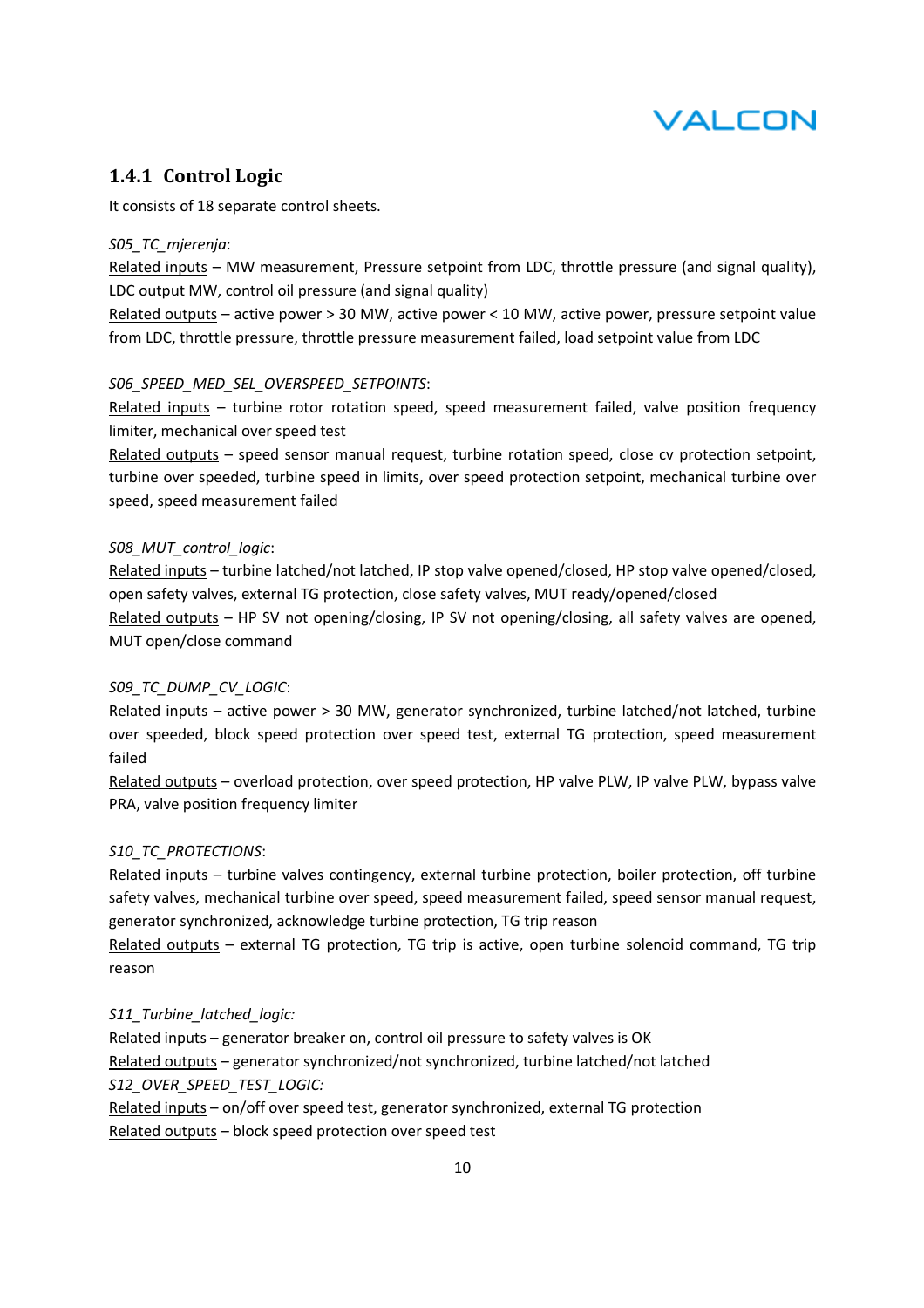

#### *S19\_AUTO\_SYNCHRONIZATION\_LOGIC:*

Related inputs – on/off auto synchronization, turbine in manual control, generator synchronized, turbine speed > 2950 rpm, synchronization request more rpm, increase/decrease pushbutton for synchronization

Related outputs – auto synchronization on, auto synchronization is valid, synchronizer increase/decrease

#### *S20\_TURBINE\_MANUALAUTO\_LOGIC:*

Related inputs – TP loop on/off, speed loop on, turbine in auto, turbine latched, HP/IP governor in manual, speed loop selected, turbine to manual, HP valves contingency, IP or LPBP valves contingency, mechanical turbine over speed, generator synchronized, turbine latched, manual reject HP/IP governor Related outputs – turbine in auto/manual, manual reject HP/IP governor, HP/IP valves in auto, initial MW pickup, turbine valves contingency, engage SP loop, engage LDC loop, engage MW loop, engage TP loop

#### *S21\_OVERSPEED\_SELECTION\_LOGIC:*

Related inputs – engage SP loop, generator synchronized, speed loop on, speed measurement failed, speed loop off, open loop on, block speed protection over speed test, mechanical turbine speed test, turbine not latched

Related outputs – speed loop selected, selected loop interlock, mechanical over speed test, mechanical and el. Over speed test is not active, electrical test turbine speed is not active, electrical test turbine speed

#### *S22\_SPEED\_LOOP\_SELECTION\_LOGIC:*

Related inputs – select SP setpoint, new speed demand is not valid, auto synchronization on, speed setpoint in resonance range, new speed rate out of limits, select SP rate, generator synchronized, speed controller is tracking valve position, generator synchronized, external TG protection, turbine not latched, speed delta > 50 rpm, turbine in manual control

Related outputs – new speed setpoint is not valid, new speed setpoint enabled, wrong speed rate selection, new speed rate enabled, speed SP is tracking

#### *S23\_SPEED\_LOOP\_SELECTION:*

Related inputs – turbine speed > 3000 rpm, turbine in manual control, turbine speed in limits, hold over speed test, mechanical and electrical over speed test is not active, speed SP is tracking, speed demand is changing, select SP setpoint, speed loop selected, hold changes pushbutton, auto synchronization on, go to change, speed in resonance range, block speed protection over speed test, engage over speed test, over speed protection, turbine not latched, generator not synchronized

Related outputs – speed controller is tracking valve position, hold changes, close valves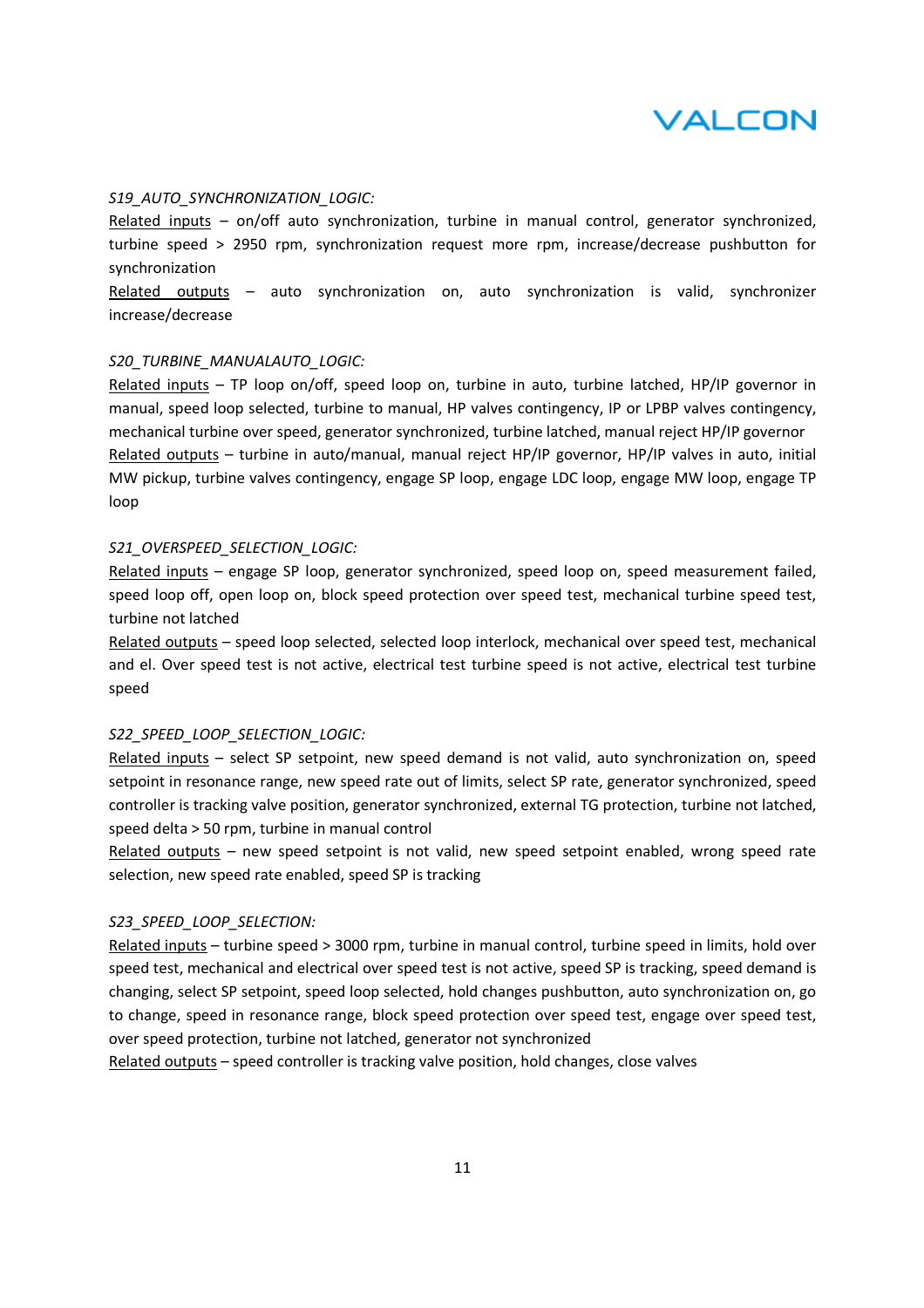

#### *S24\_MW\_LOOP\_LOGIC:*

Related inputs – generator not synchronized, MW loop selected, MW controller is tracking valve position, MW delta in limits, hold changes pushbutton, select MW setpoint, go to change, boiler runback, turbine remote control

Related outputs – MW controller is tracking PV, hold MW changes

#### *S25\_MW\_LOOP\_LOGIC*:

Related inputs – turbine in manual control, MW delta high limit active, generator not synchronized, MW loop selected, select MW setpoint, MW rate out of limits, select MW rate,

Related outputs – MW controller is tracking valve position, enter MW setpoint from keyboard, enter MW rate enabled

## *S26\_REMOTE\_LOOP\_SELECTION:*

Related inputs – LDC in auto mode, generator synchronized, remote control on/off, MW loop selected, engage LDC loop, open loop on, LDC MW output demand quality, LDC does not track LDC in BF, boiler follow mode, coordinate control – boiler follow mode, turbine remote control, MW loop on, TP loop selected, MW loop off, turbine follow mode, TP demand is not valid

Related outputs – turbine remote control, select MW loop interlock, MW loop on

#### *S27\_TP\_RATE\_SELECTION\_LOGIC:*

Related inputs – select TP rate, operator entered setpoint/TP rate in limits, select TP setpoint, TP loop selected, hold changes pushbutton, TP demand is changing, go to change, take nominal parameters, turbine remote control

Related outputs – new setpoint/TP rate enabled, TP controller is tracking PV, hold TP changes

#### *S28\_LOOPS\_SELECTION\_LOGIC:*

Related inputs – TP loop off, turbine remote control, coordinate control boiler follow mode, engage MW loop, open loop on, engage LDC loop, LDC base mode, TP loop on, turbine follow mode, boiler runback, active power < 10 MW, boiler follow mode, throttle pressure measurement failed, MW loop on Related outputs – MW loop selected, TP loop selected, on TP loop entry rate selected, selected TP loop interlock

#### *S29\_OPEN\_LOOP\_LOGIC:*

Related inputs – on open loop, turbine speed rotation speed, generator synchronized, turbine in auto, speed loop selected, TP loop selected, turbine valves contingency, turbine over speeded, turbine not latched, MW loop on, turbine in manual control, turbine remote control, open loop on, go to change, select open loop interlock, hold changes pushbutton, open loop demand is changing Related outputs – open loop on, select open loop interlock, go to change valve position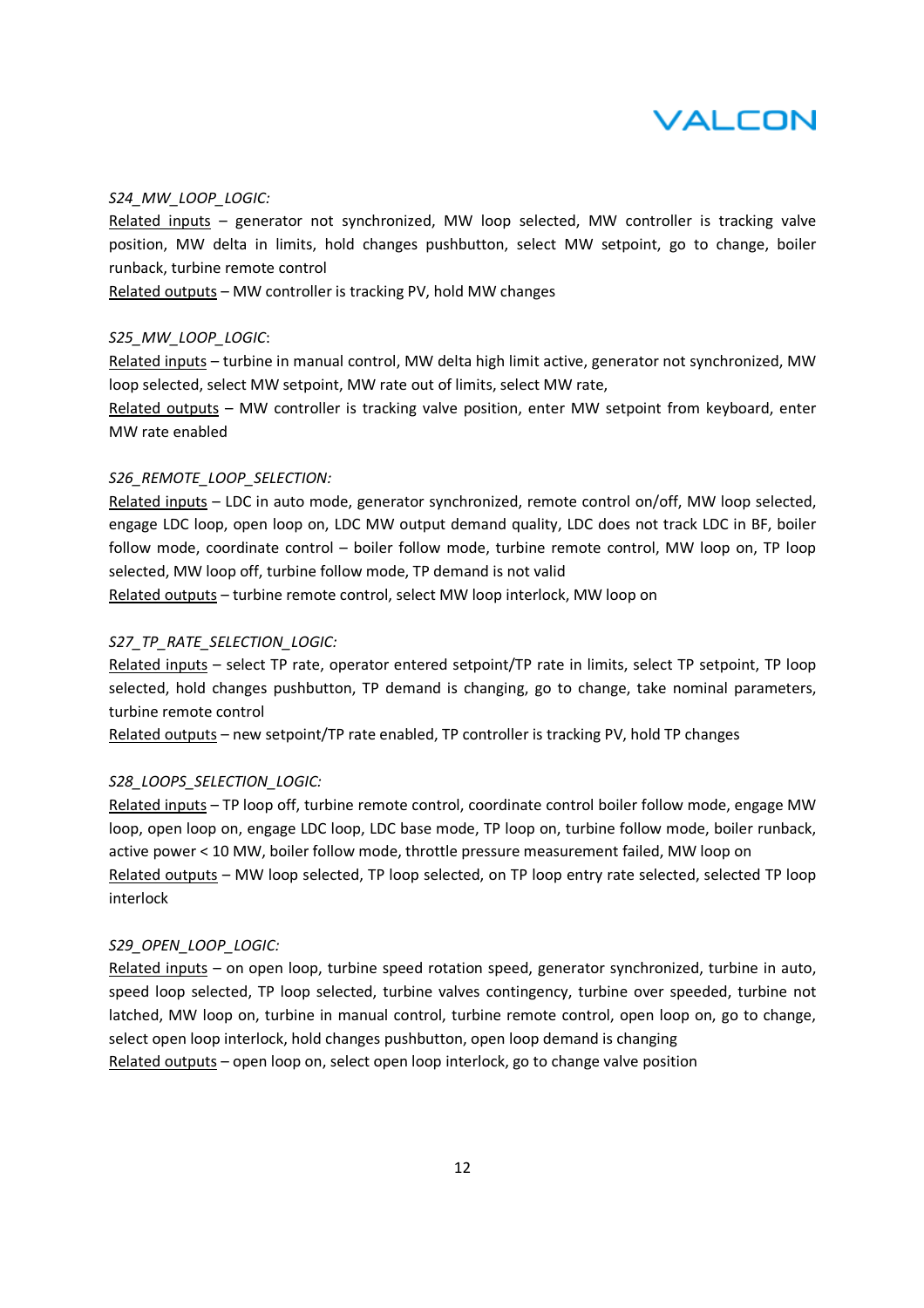

## **1.4.2 Load Loop**

It is consists of 3 separate control sheets. The logic of this loop is used for turbine control when running in load loop.

## *S45\_MW\_Loop\_Setpoint\_Rate\_Memory:*

Related inputs - initial MW setpoint, initial MW pickup, MW loop selected, MW loop on, turbine remote control, select MW rate, turbine remote control, runback limit, active power, MW controller is tracking PV, enter MW rate enabled, runback rate, TG runback load limit enabled, generator synchronized, hold MW changes

Related outputs – LDC does not track LDC in BF, MW demand in memory, MW rate out of limits, MW rate in memory, MW rate

#### *S46\_MW\_Loop\_Output:*

Related inputs – MW rate, MW controller is tracking PV, MW demand in memory, initial pickup, frequency corrector, active power

Related outputs – MW reference demand, MW delta high limit active, MW delta in limits, MW loop delta

#### *S47\_MW\_Loop\_Demand:*

Related inputs – throttle pressure, valve position setpoint, MW reference demand, active power, MW loop on, generator synchronized, MW loop selected, open loop on, MW controller is tracking valve position

Related outputs – initial MW setpoint, MW loop valve position demand

## **1.4.3 Pressure Loop**

It is consists of 2 separate control sheets. The logic is used when turbine operates in pressure loop.

## *S55\_TP\_Setpoint\_Rate\_Memory:*

Related inputs – select TP setpoint/rate, take nominal parameters, new TP setpoint/rate enabled, pressure sepoint value from LDC, turbine remote control, boiler follow mode, TP controller is tracking PV, on TP loop entry rate selected, turbine remote control, hold TP changes

Related outputs – select TP setpoint, operator entered setpoint/rate is in limits, TP demand in memory, TP rate in memory, TP rate value

## *S56\_TP\_Setpoint\_Calculation:*

Related inputs – TP rate value, TP controller is tracking PV, engage TP loop, active power, throttle pressure, TP demand in memory, valves position setpoint, TP loop selected,

Related outputs – TP demand is changing, TP loop delta, TP loop valve position demand, TP reference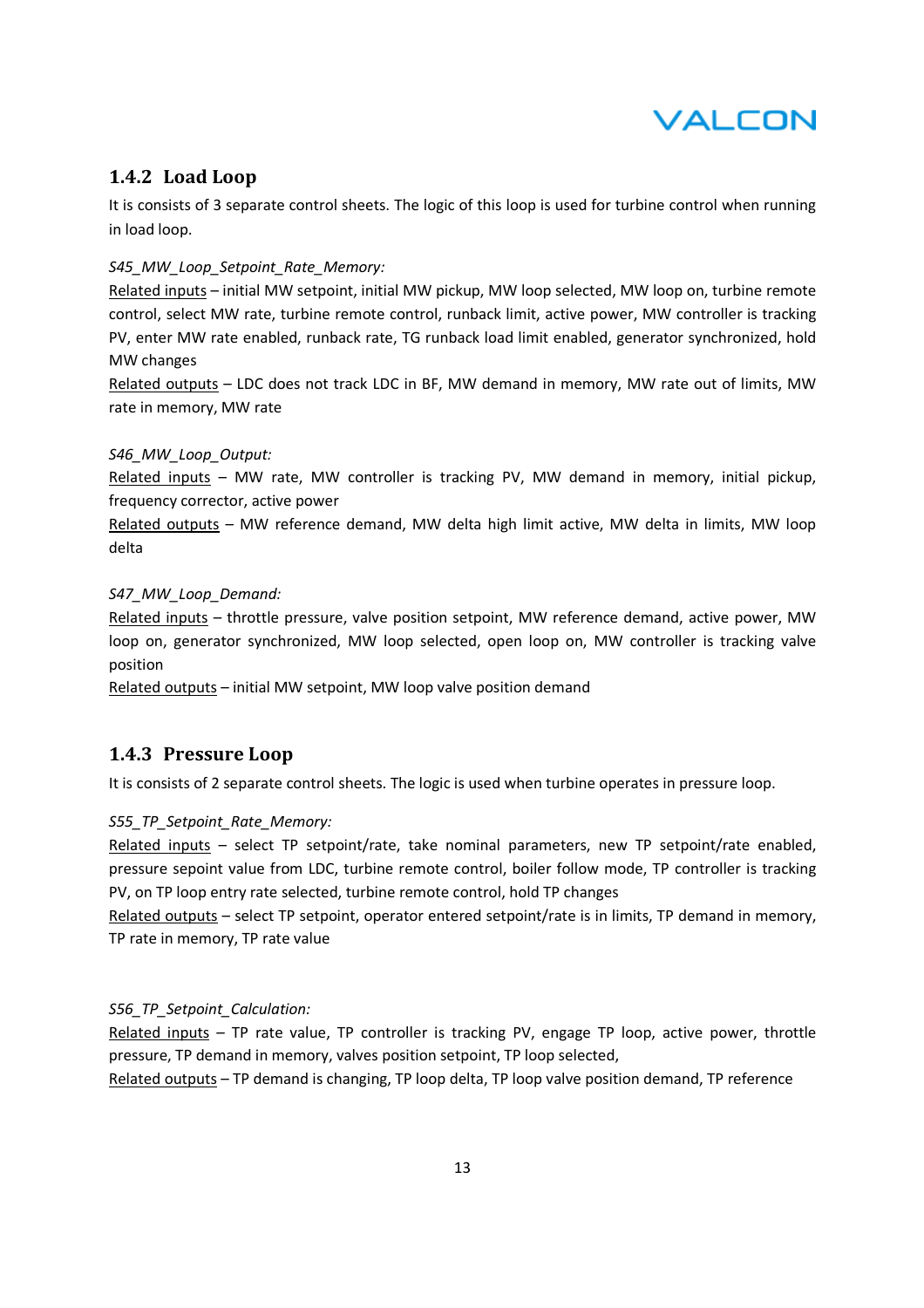

## **1.4.4 Speed Loop**

It is consists of 5 separate control sheets. The loop is providing logic when turbine is operating in speed loop mode.

#### *S30\_RESONANCE\_RANGES\_CALCULATING:*

Related inputs – turbine speed rotation speed, speed reference, generator synchronized, speed, in resonance range

Related outputs – resonance range calculator output, speed in resonance range, resonance range 1 - 4

#### *S32\_FREQUENCY\_CORECTION:*

Related inputs – turbine rotation speed, MW loop on, primary control ON/OFF pushbutton Related outputs – frequency corrector, frequency corrector to LDC, turbine speed > 2970

#### *S35\_Speed\_Setpoint\_Rate\_Memory:*

Related inputs – synchronizer increase/decrease, mechanical over speed test is not active, electrical turbine speed is not active, new speed setpoint enabled, generator synchronized, speed SP is tracking, resonance range calculator output, select SP setpoint, select SP rate, new speed rate enabled, auto synchronization on, mechanical and electrical over speed test is not active, hold changes,

Related outputs – speed rate in memory, speed loop rate, new speed rate out of limits, speed demand in memory, new speed demand is not valid, speed setpoint in resonance range, setpoint in resonance range 3

## *S36\_Speed\_Setpoint\_calculation:*

Related inputs – speed loop rate, speed in resonance range, speed SP is tracking, speed demand in memory, turbine rotation speed

Related outputs – speed demand is changing, speed delta > 50 rpm, SP loop delta, speed reference

## *S37\_Speed\_Loop\_Demand*:

Related inputs – throttle pressure, IP/HP governor in manual, speed controller is tracking valve position, turbine rotation speed, speed reference, valves position setpoint, close valves Related outputs – speed loop valve position demand

## **1.4.5 Valve Control**

It is consists of 6 separate control sheets. The loop is providing logic for valve control.

*S32\_LPBP\_Valves\_Control:*  Related inputs – IP valves position setpoint Related outputs – LPBP valves position setpoint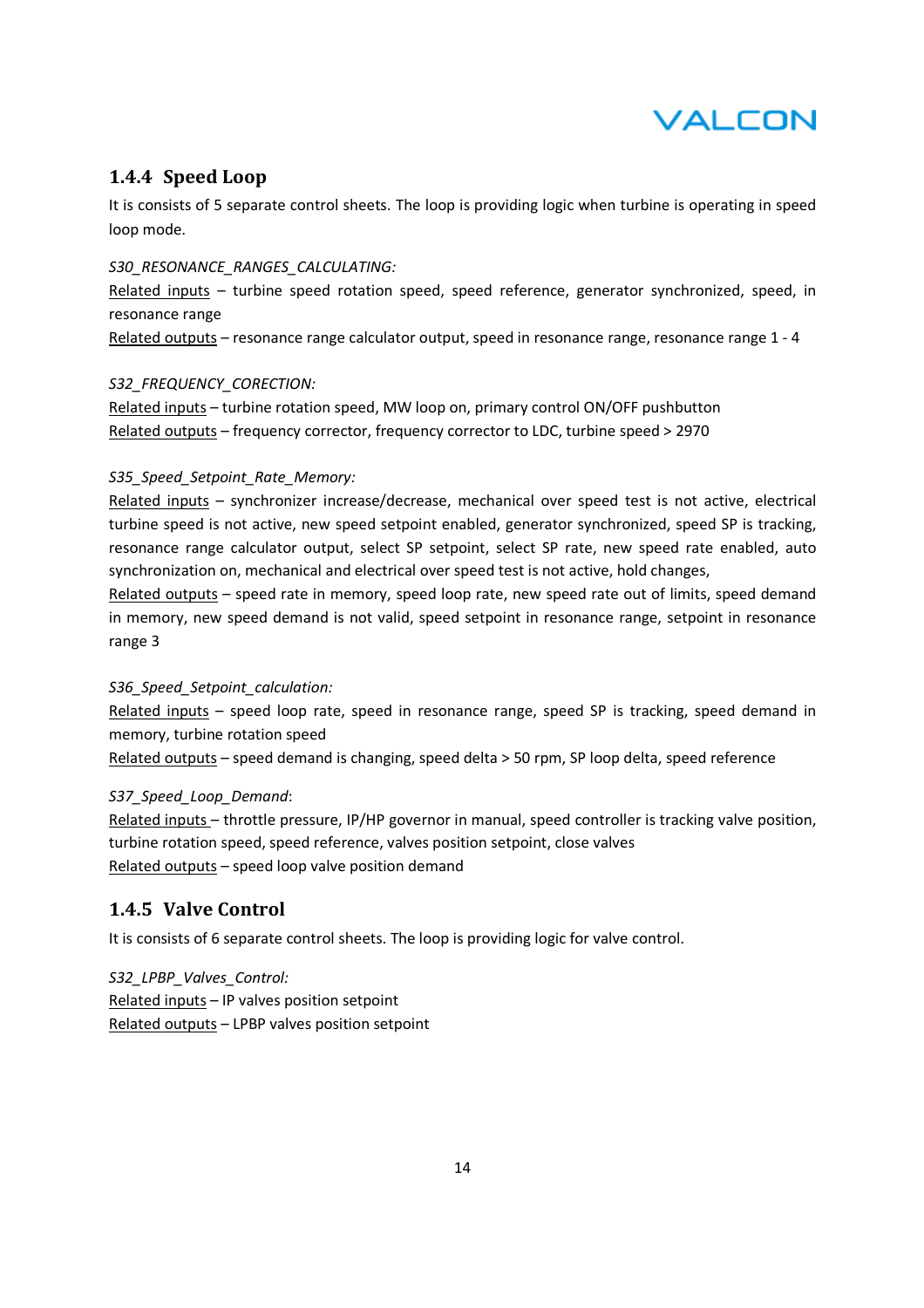

#### *S60\_Loop\_Selection:*

Related inputs – turbine valves contingency, turbine over speeded, valves position setpoint, open loop reference, speed loop valve position demand, speed loop selected, MW loop valve position demand, TP loop valve position demand, MW loop selected, TP loop selected, open loop on, turbine in auto, open loop rate in memory, go to change valve position, open loop on, valve position loop delta, valves position setpoints, open loop demand in memory, open loop reference

Related outputs – open loop demand in memory, open loop delta, open loop demand is changing, open loop reference, valve position loop delta, valve position demand

#### *S61\_ HP\_IP\_Valves\_Output:*

Related inputs – turbine latched/not latched, open loop on, turbine in manual control, TG trip is active, valve position demand, turbine rotation speed, block speed protection over speed test, valve position frequency limiter, valves position set point, IP valves to auto, manual reject IP governor, IP governor to auto/manual, HP valves to auto, manual reject HP governor, HP governor to auto/manual

Related outputs – IP valves position setpoint, IP governor in manual, HP valves position setpoint, HP governor in manual, valves position setpoint, IP/HP mastation track

### *S62\_ HP\_Valves\_Output:*

Related inputs – HP valve  $#1 - 7$  measurement  $#1 - 2$ , HP valves position setpoint, Moog valve HP  $#1 - 7$ ready, TP #1 – 2 HP valve #1 – 7 ready, MCS #1 – 2 ready

Related outputs – HP valve  $#1 - 7$  selected position measurement, contingency HP valve  $#1 - 7$ , HP valve #1 – 7 setpoint and electrical error HP valve #1 - 7

#### *S64\_LPBP\_Valves\_Output:*

Related inputs – IP valve  $#1 - 2$  position measurement  $#1 - 2$ , IP valves position setpoint, Moog valve IP #1 – 2 ready, TP #1 - 2 IP valve #1 – 2 ready, MSC #5 - 6 ready, LPBP valve #1 – 2 position measurement #1 -2, LPBP valves position setpoint, Moog valve BV #1 – 2 ready, TP #1 – 2 BV #1 – 2 ready

Related outputs – IP valve  $#1 - 2$  position measurement, contingency IP valve  $#1 - 2$ , IP valve  $#1 - 2$ position, electrical error IP valve  $#1 - 2$ , LPBP valve  $#1 - 2$  selected position measurement, contingency LPBP valve #1 – 2, LPBP valve #1 – 2 position setpoint, electrical error LPBP valve #1 - 2

#### *S65\_Valves\_Contingency:*

Related inputs – electrical error HP valve #1 – 7, electrical error IP valve #1 – 2, electrical error LPBP valve #1 - 2

Related outputs – HP valves contingency, IP or LPBP valves contingency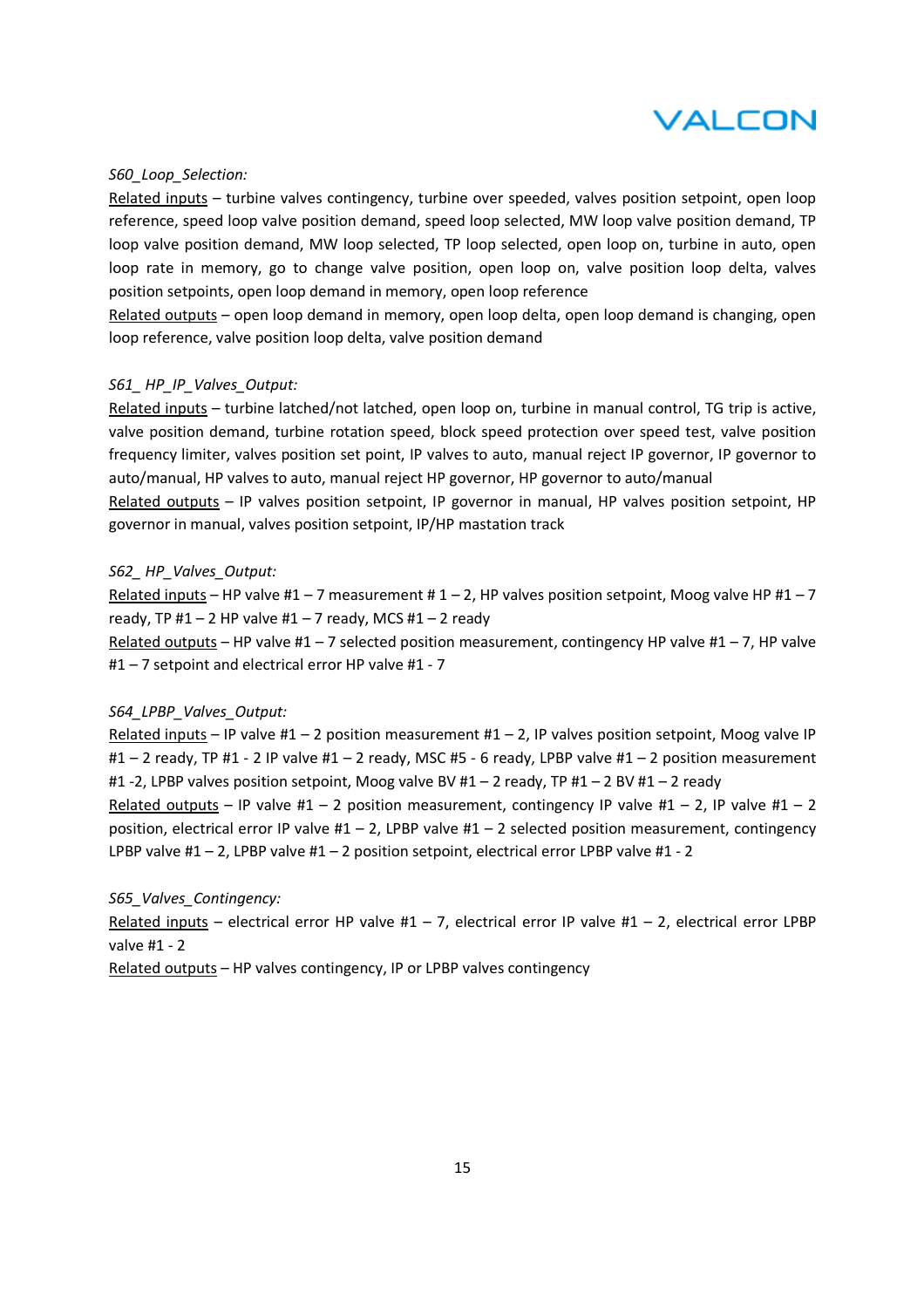| <b>W</b> TE Ugljevik - TURBINSKI REGULATOR<br>File Logic Special                                                                                                                                                                                                                                                                                                                                                                                                                                                                                                                                                                                                                                                                                                                                                                                              | $-10$ $\times$<br>Development!                                                                                                                                                                                                                                                                                                                                                                                                                                                                                                                                                                                                                                                                                                                                                                                                                                                                                                                               |
|---------------------------------------------------------------------------------------------------------------------------------------------------------------------------------------------------------------------------------------------------------------------------------------------------------------------------------------------------------------------------------------------------------------------------------------------------------------------------------------------------------------------------------------------------------------------------------------------------------------------------------------------------------------------------------------------------------------------------------------------------------------------------------------------------------------------------------------------------------------|--------------------------------------------------------------------------------------------------------------------------------------------------------------------------------------------------------------------------------------------------------------------------------------------------------------------------------------------------------------------------------------------------------------------------------------------------------------------------------------------------------------------------------------------------------------------------------------------------------------------------------------------------------------------------------------------------------------------------------------------------------------------------------------------------------------------------------------------------------------------------------------------------------------------------------------------------------------|
| ☉<br><b>Finitio</b><br><b>ЕНЕРГОИНВЕСТ</b><br>€<br><b>MILL MJERENJA I</b><br><b>PISACI</b>                                                                                                                                                                                                                                                                                                                                                                                                                                                                                                                                                                                                                                                                                                                                                                    | 13:43:00<br><b>TURBINSKI REGULATOR</b><br>MK W TEPWOEDEKTPANA YER<br>27/7/2010                                                                                                                                                                                                                                                                                                                                                                                                                                                                                                                                                                                                                                                                                                                                                                                                                                                                               |
| <b>BRZINA</b><br><b>PRITISAK</b><br><b>SNAGA</b><br><b>Ventili CVP</b><br>3002 o/m<br>54.8 bar<br>0.0<br>MW<br><b>TURBINA</b><br>ZADANA VRIJED.<br>$\frac{100}{1}$<br>$\frac{1}{2}$<br><b>AUTOMATSKI</b><br>3000<br>o/m<br>$\overline{\phantom{a}}$<br>IZLAZNA VRIJED.<br>丰丰丰丰<br>ZADANA VRIJED<br>Zadana vrijednost regulacije<br><b>CILJ</b><br><b>BRZINA</b><br><b>KRENI</b><br><b>STANI</b><br>70 <sup>°</sup><br>3000<br><b>OK</b><br><b>OK</b><br>ZAD, VRIJED, BRZINE<br><b>DK</b><br><b>OK</b><br>ZAD, VRIJED, POLOZAJA<br>$\sqrt{2}$<br>Ŧ<br>OK<br>OK<br>ZAD, VRIJED, PRITISKA<br>0K<br>60.5<br><b>OK</b><br>ZAD, VRIJED, SNAGE<br>60.5 9<br>Izbor regulacije<br>Rezim rada<br><b>AUTO</b><br>REGULACIJA BRZINE<br><b>AUTOMATSKI</b><br>REGULACIJA POLOZ<br><b>AUTO</b><br>REGULACIJA PRITISK/<br><b>RADNO ST</b><br>REGULACIJA SNAGE<br><b>START</b> | <b>VENTILI NISI SPREMNI</b><br>KSTERNA TERBINSKA ZASTITA<br><b>Ventili CSP</b><br><b>KOTLOVSKA ZASTITA</b><br><b>SKLJUCENJE SA SISTEMA</b><br>PREKOR AGENJE BRZINE<br><b>NEISPRAYNEST MIERENIA BRZIN</b><br>$\frac{100}{1}$<br><b>NESPRAVINSIESENZURA BRZINI</b><br>主主主主<br>POTVRDA ZASTITA<br>IZLAZNA VRIJED.<br>ZADANA VRIJED<br>CVP<br><b>CSP</b><br><b>BAJPAS</b><br>RV1 RV2<br>RV1<br>RV2 RV3<br>RV4 RV5 RV6 RV7<br>BV1 BV2<br>SV1<br>SV1<br><b>OTV</b><br>OTV<br>SV2<br>SV2<br>$\sqrt{2}$<br>OTV<br><b>OTV</b><br>Ŧ<br>60.5<br>າດ ດ<br>nn<br>100.0<br>m<br>mn<br>60.5 %<br>Sinhronizacija<br>Brzinska zastita<br><b>AUTO</b><br><b>ISKLJ</b><br>UKLJ<br><b>KLJUCE</b><br>TEST ISKLJ<br>MEHANICKA ZASTITA<br><b>KRENI</b><br>UKLJ<br><b>ISKLJ</b><br><b>RUC</b><br>ELEKTRICNA ZASTITA<br><b>STANI</b><br><b>BRZINA TURBINE</b><br>3002<br>ZV ZATVARANJA REG. VENTILA<br><b>STOP</b><br><b>3270</b><br>ZV ZATVARANJA STOP VENTILA<br>ISKI JUCENJE TURBIN |
|                                                                                                                                                                                                                                                                                                                                                                                                                                                                                                                                                                                                                                                                                                                                                                                                                                                               | Nema alarma<br>$\overline{\mathbf{R}}$                                                                                                                                                                                                                                                                                                                                                                                                                                                                                                                                                                                                                                                                                                                                                                                                                                                                                                                       |
|                                                                                                                                                                                                                                                                                                                                                                                                                                                                                                                                                                                                                                                                                                                                                                                                                                                               | $\mathbf{z}$                                                                                                                                                                                                                                                                                                                                                                                                                                                                                                                                                                                                                                                                                                                                                                                                                                                                                                                                                 |

## *1.5 Operator interface*

**Figure 7. Main Graphic Window** 

The main operator graphic window is shown on the Figure 7. All important process information is visible on the main graphic.

The window is divided into 11 parts according to scope of control. Only one part can be managed at the same time.

## **1.5.1 Header**



On the header part you can find two pushbuttons and one information area. The pushbutton 1 is opening new window "measuring and power supply" (Figure 99). The pushbutton 2 is opening new window "trends" (10). The information area contains time stamp information.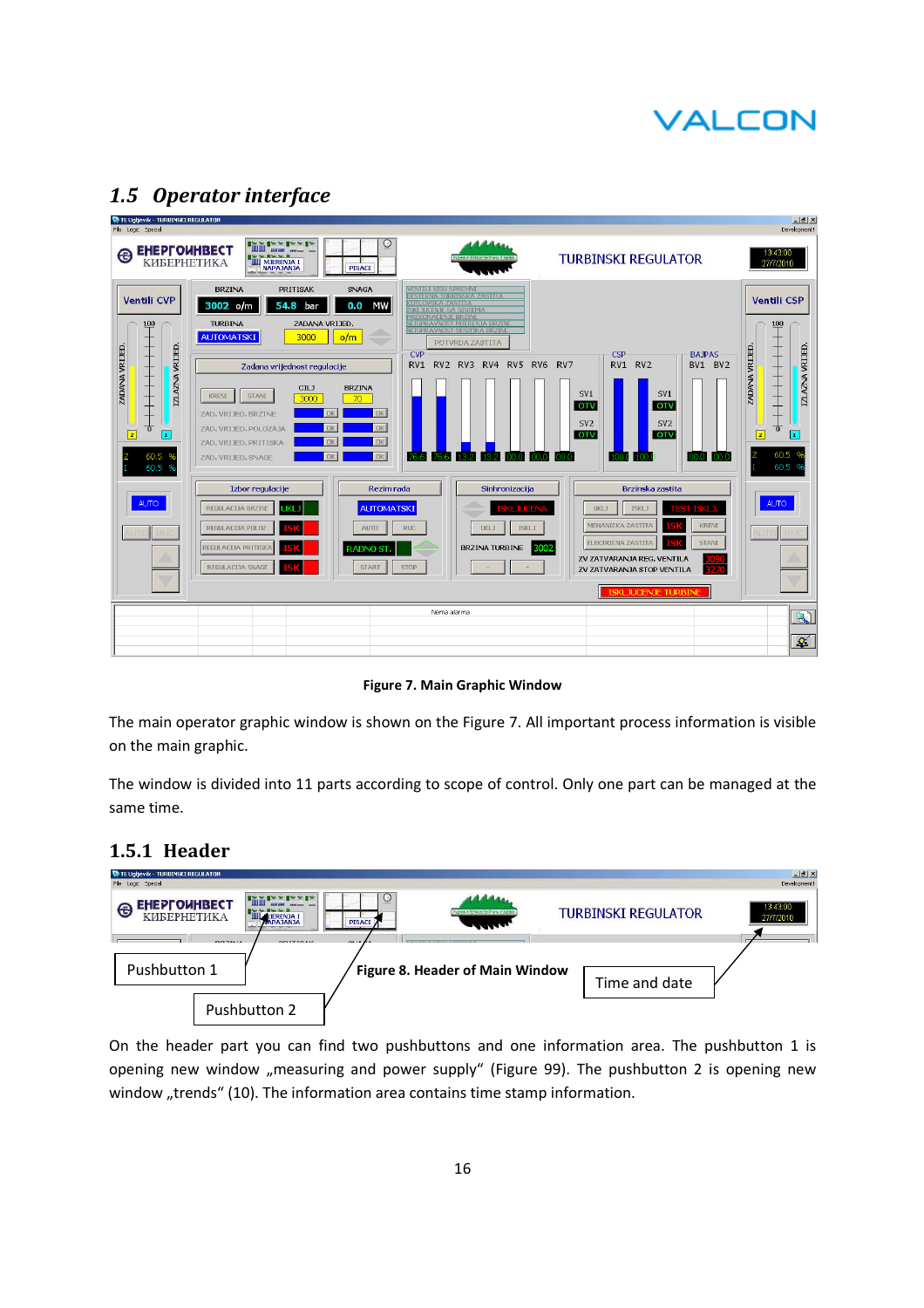

#### **Figure 9. Measuring and Power Supply Window**



**Figure 10. Trends Window**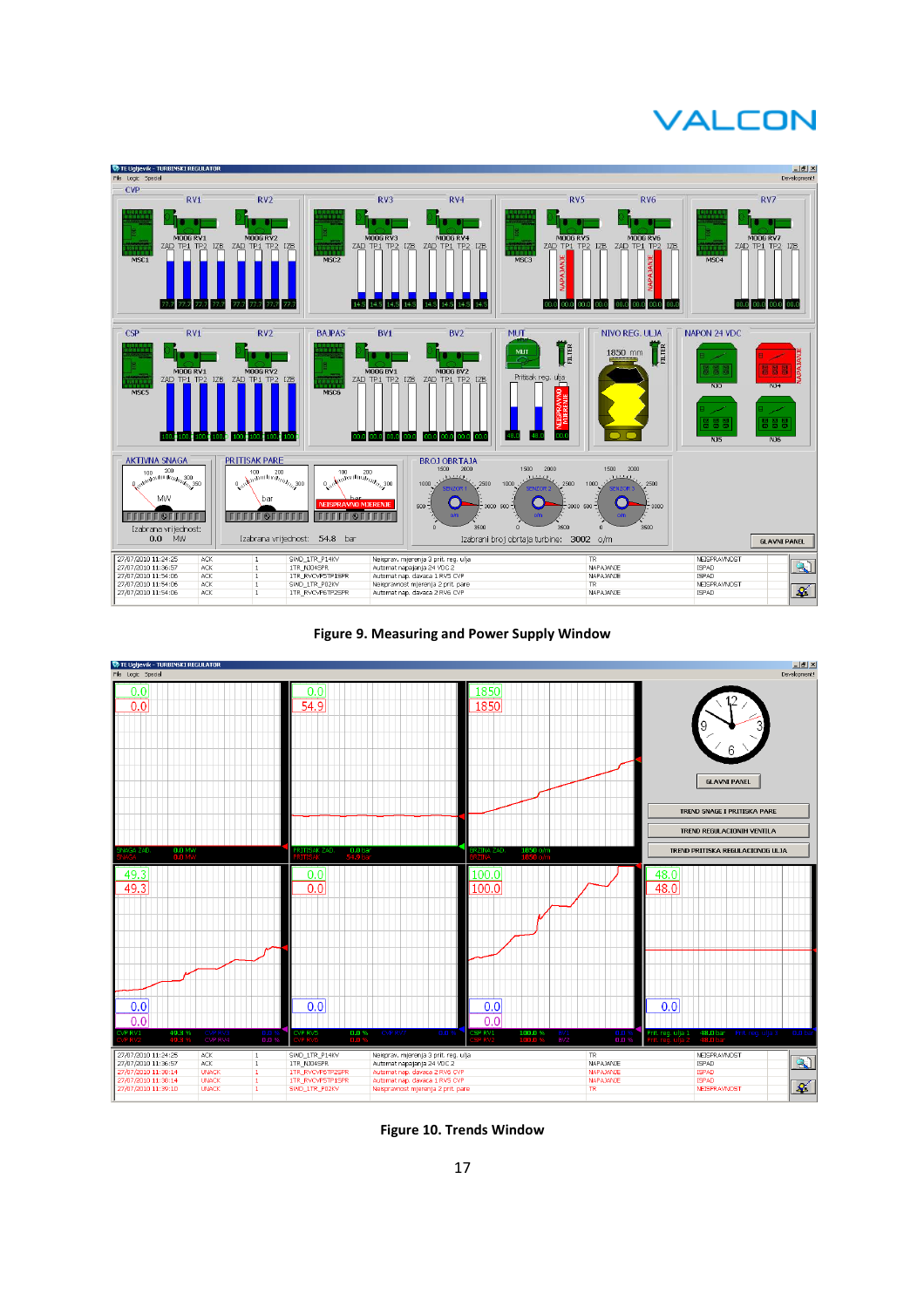## **1.5.1.1 Measuring and power supply window**

The graphic window is designed to provide online monitoring of:

- actual position of valves (HP, IP, BP, MUT) [%]
- valves setpoint [%]
- Moog valves position [%] (and power supply red color means out of order)
- Oil pressure on MUT valve [bar]
- Oil filter state (red color means replace)
- Level of oil in tank [mm]
- power supply state (red color means out of order)
- Active power [MW]
- Steam pressure [bar]
- Actual turbine rotation speed [rpm]



**Figure 11. Valve Information** 



**Figure 12. MUT Valve**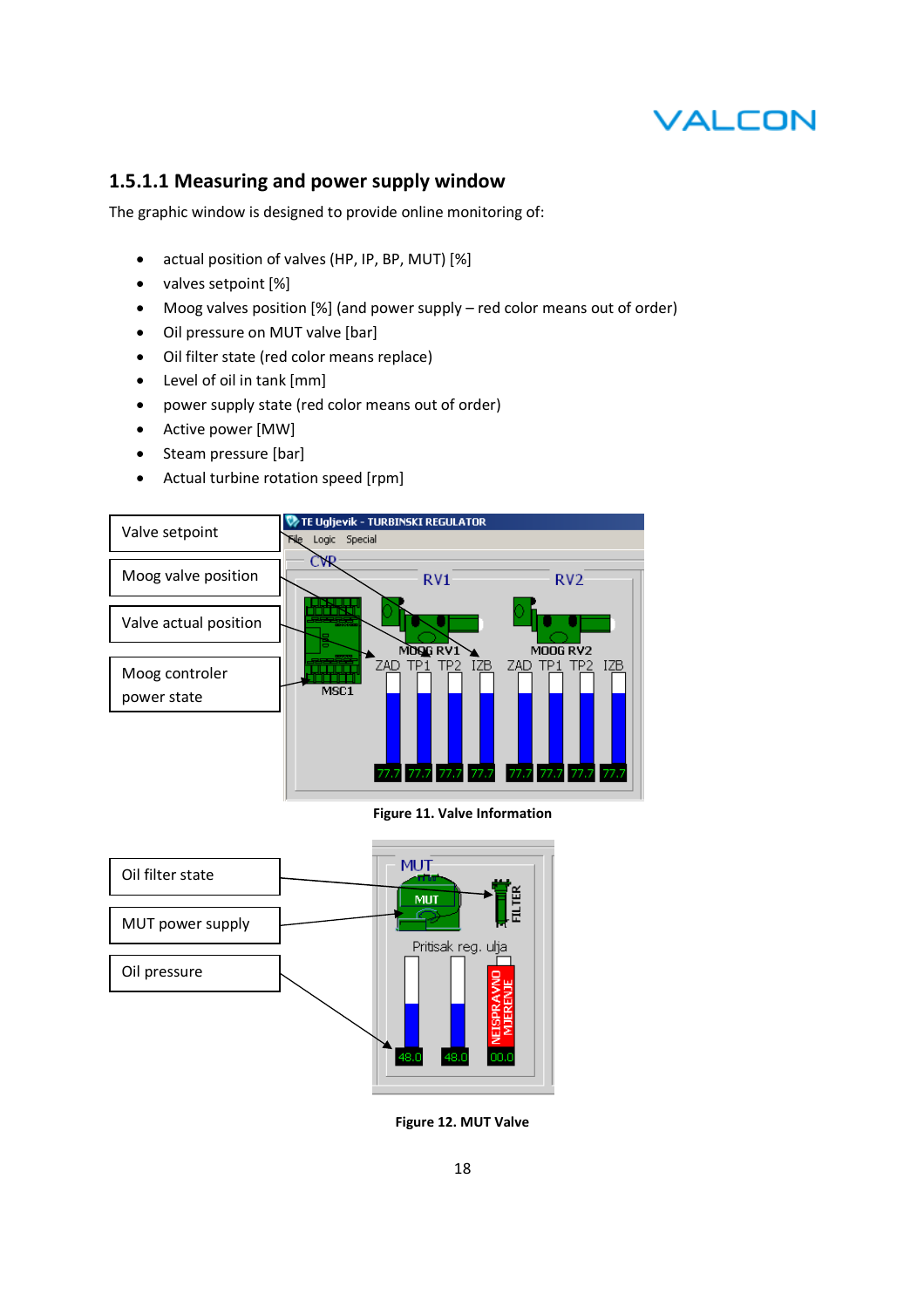

**Figure 13. Oil Level** 



**Figure 14. Power Supply State** 



There is a pushbutton "GLAVNI PANEL" to return back to the main window.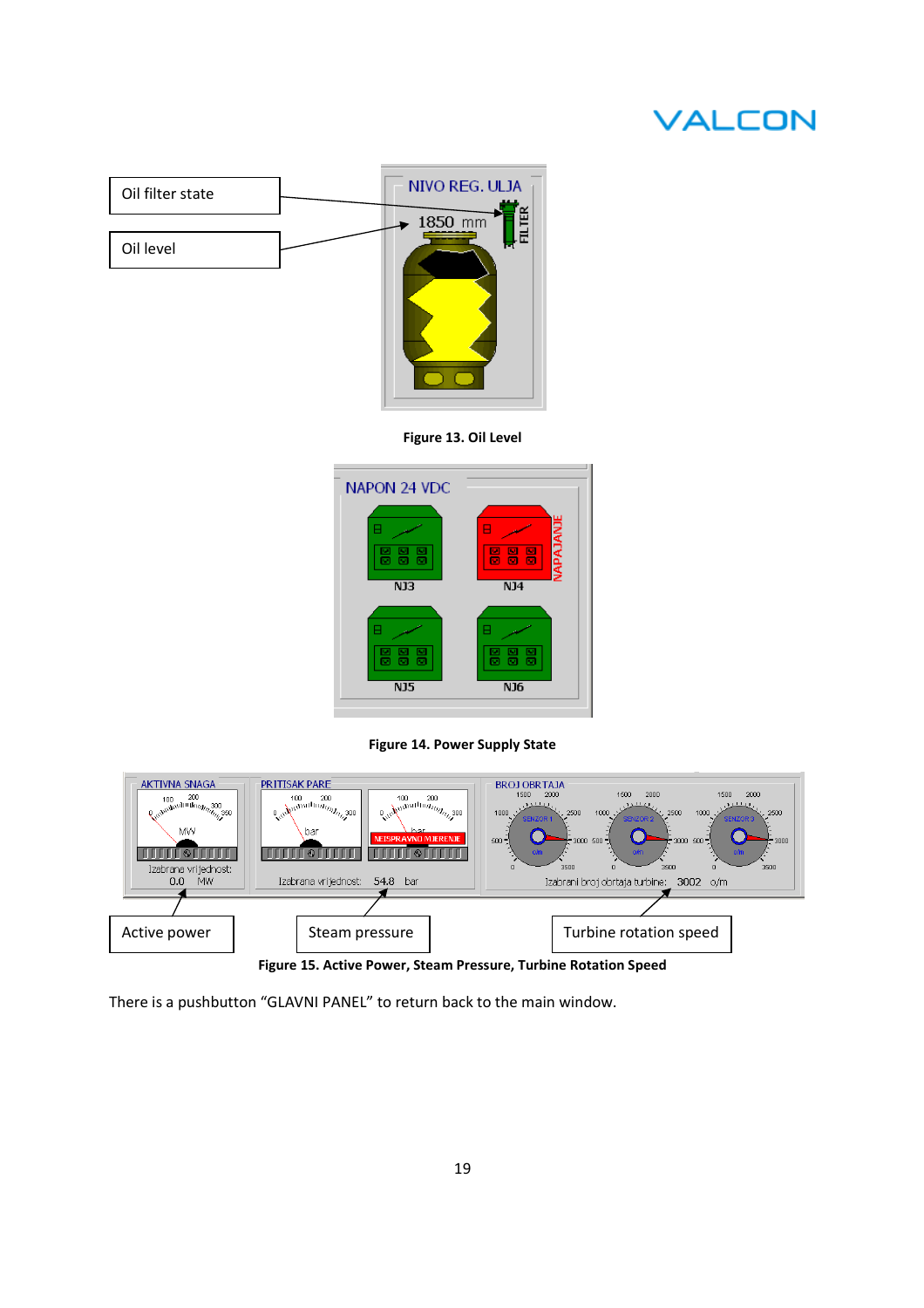

## **1.5.1.2 Trends window**

The window is providing time behavior selected variables and theirs setpoints:

- Active power
- Steam pressure
- Turbine rotation speed
- Valve position

## **1.5.2 High/Intermediate pressure valves control**

To activate the control field, there is necessary to press the "Ventili CVP"/"Ventili CSP" button first. Even if the area is not activated there are visible actual information about the setpoint and real value. This information is interpreted by both bar chart for review and exact value.



**Figure 16. HP Valve Control**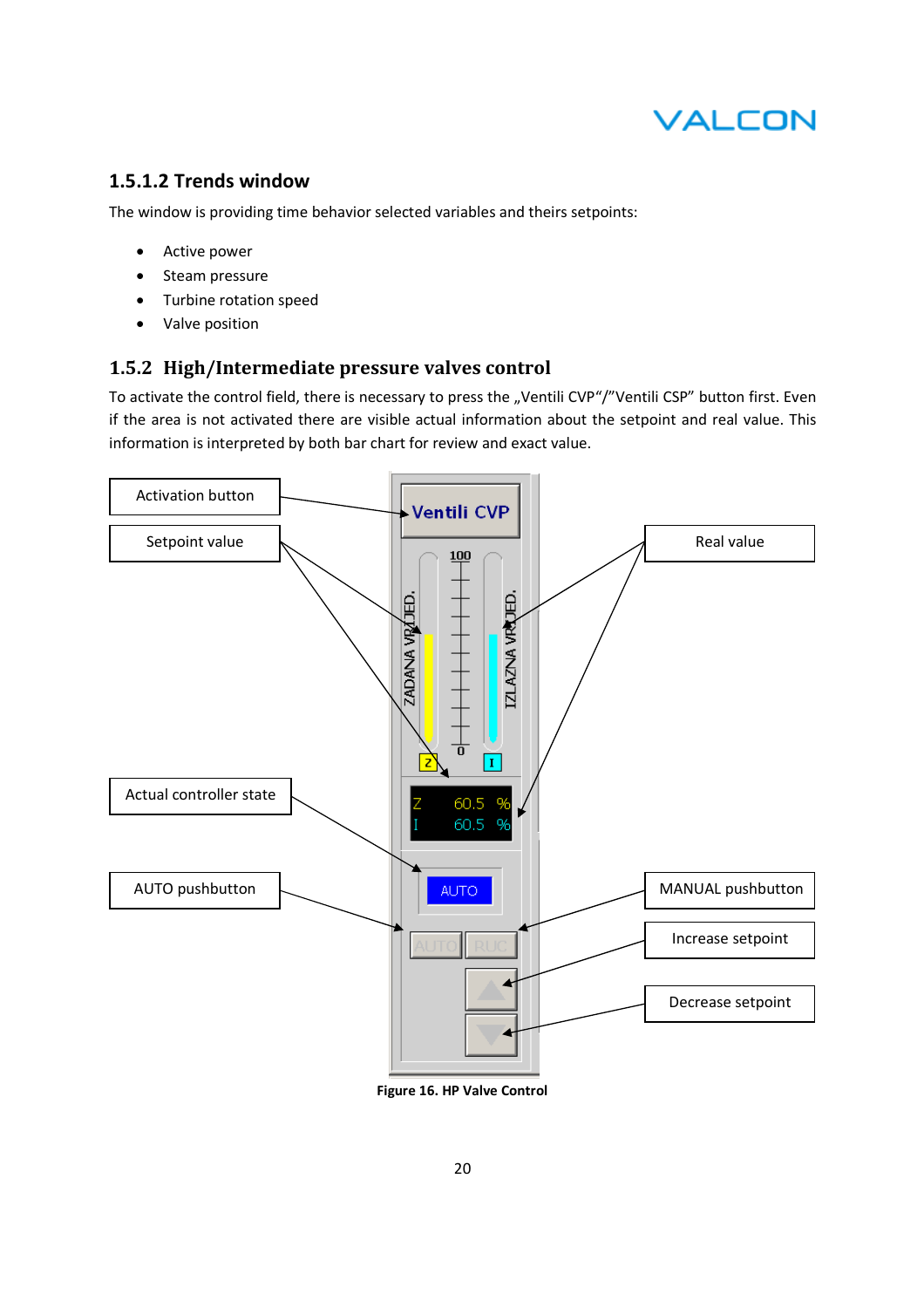

To change controller state from/to "AUTO"/"MANUAL" use appropriate pushbutton. When the "MANUAL" mode is active a two pushbuttons are active as well. These pushbuttons are used to increase/decrease setpoint value.

## **1.5.3 Regulation options**

After activation this area you are able to choose the regulation scheme:

- Speed loop
- Open loop
- Pressure loop
- Load loop

The availability of desired regulation is depends on the current turbine state. When the field on the left side of the area is green colored the scheme is available. When the color is red the conditions for regulation are not met.



**Figure 17. Regulation Options** 

## **1.5.4 Regulation setpoint**

The area is closely associated with the previous "Regulation options" area. When active you are able to setup setpoint and rate for related regulation.



**Figure 18. Regulation Setpoint**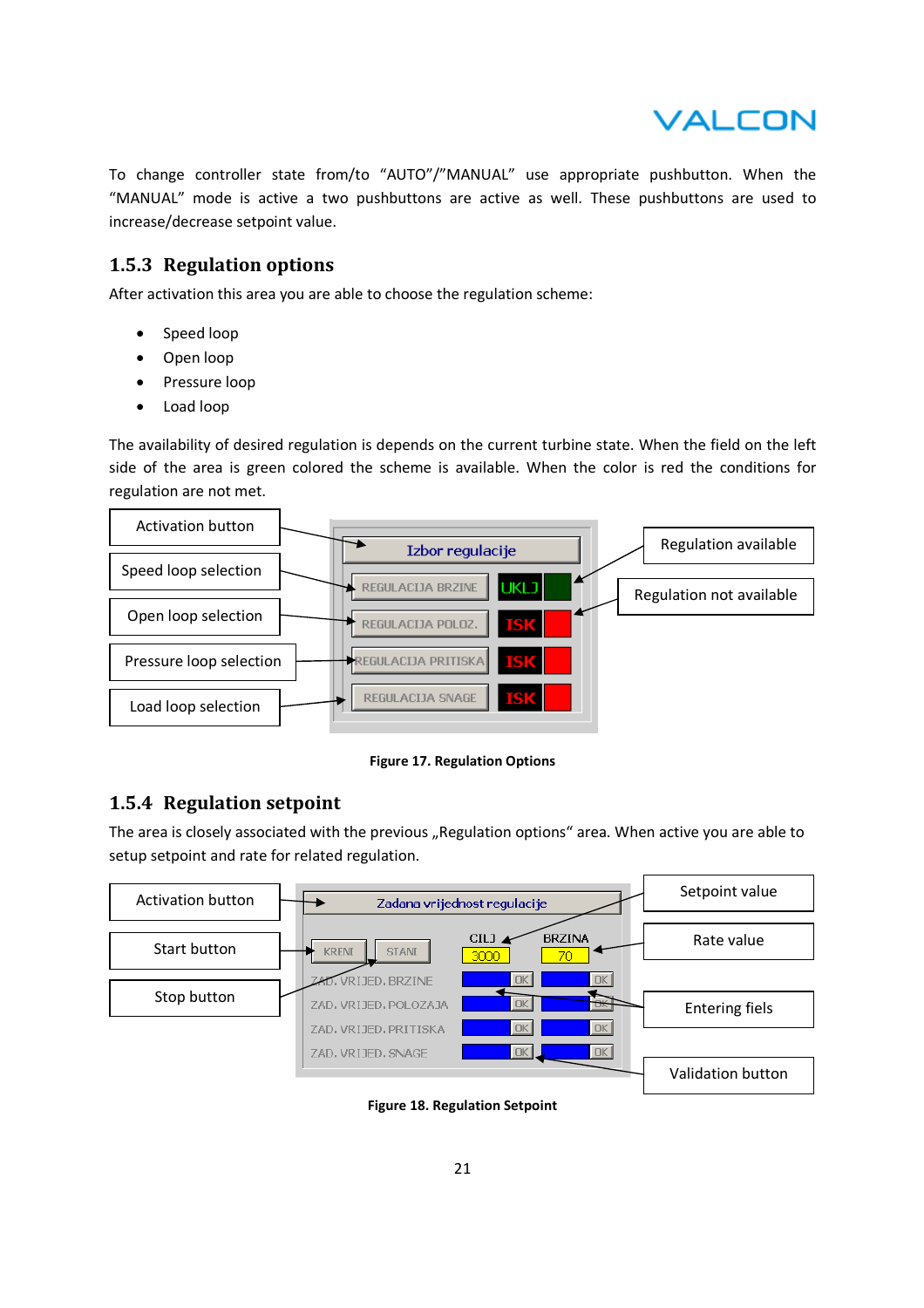

After mouse click into enabled entering field new window is populated (Figure 19). By mouse click on specified number the new value is created. To correct the entered value you can use the "Backspace" button. By click on the "OK" button the new value is entered to the specified regulation setpoint/rate area. To validate the new value press the button next to the new value.



**Figure 19. Setpoint Value Window** 

When the entering of the new values is finished the "Start" button need to be pressed (note: when rate value is changed only, no need to press the "Start" button).

## **1.5.5 Notification area**

The area contains both the information fields and control fields as well. The basic information about turbine rotation speed, steam pressure, active power and actual regulation state are available. There is ability to slightly change actual value of variable according to selected regulation.



**Figure 20. Notification Area**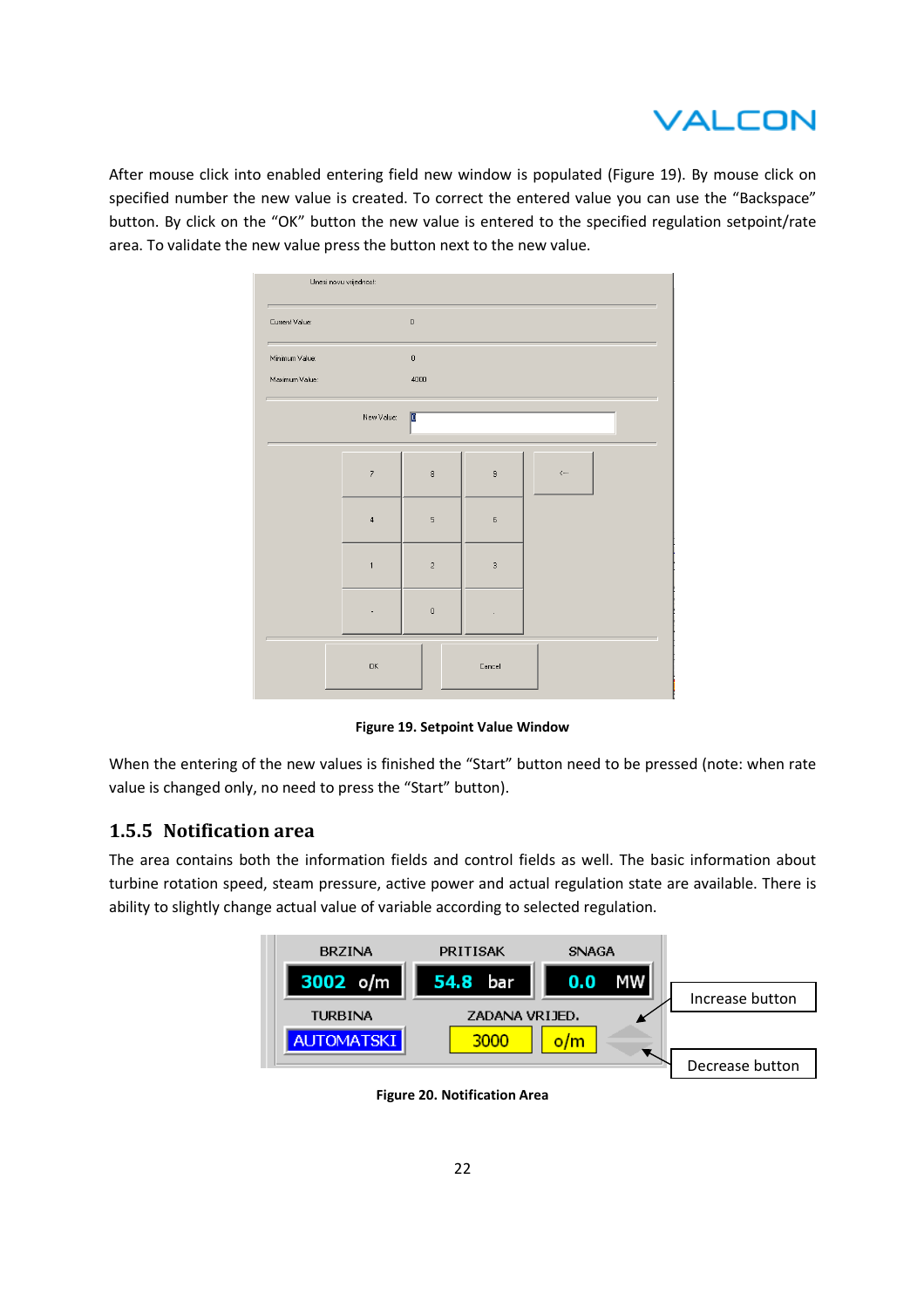

## **1.5.6 Turbine trip notification area**

When turbine is going to trip for some reason, you can find it in this part of main graphic window. As shown on the Figure 2121 there are seven options for turbine trip. No other operation is possible until the acknowledge button is pressed.



**Figure 21. Turbine Trip Information** 

If there is more than one turbine trip condition met only the first one is signalized by red color. Rests of them are signalized by green color.

## **1.5.7 Valve area**

The part is designed to monitor actual state of the high pressure valves, the intermediate pressure valves and the bypass valves as well. A value represents the percentage of the valve opening range.



**Figure 22. HP/IP/BP Valves Area** 

On the area you are able to monitor a valve contingency as well. The contingency is signalized by red color mark under the valve name.

There are not any control buttons or active pokes in the area.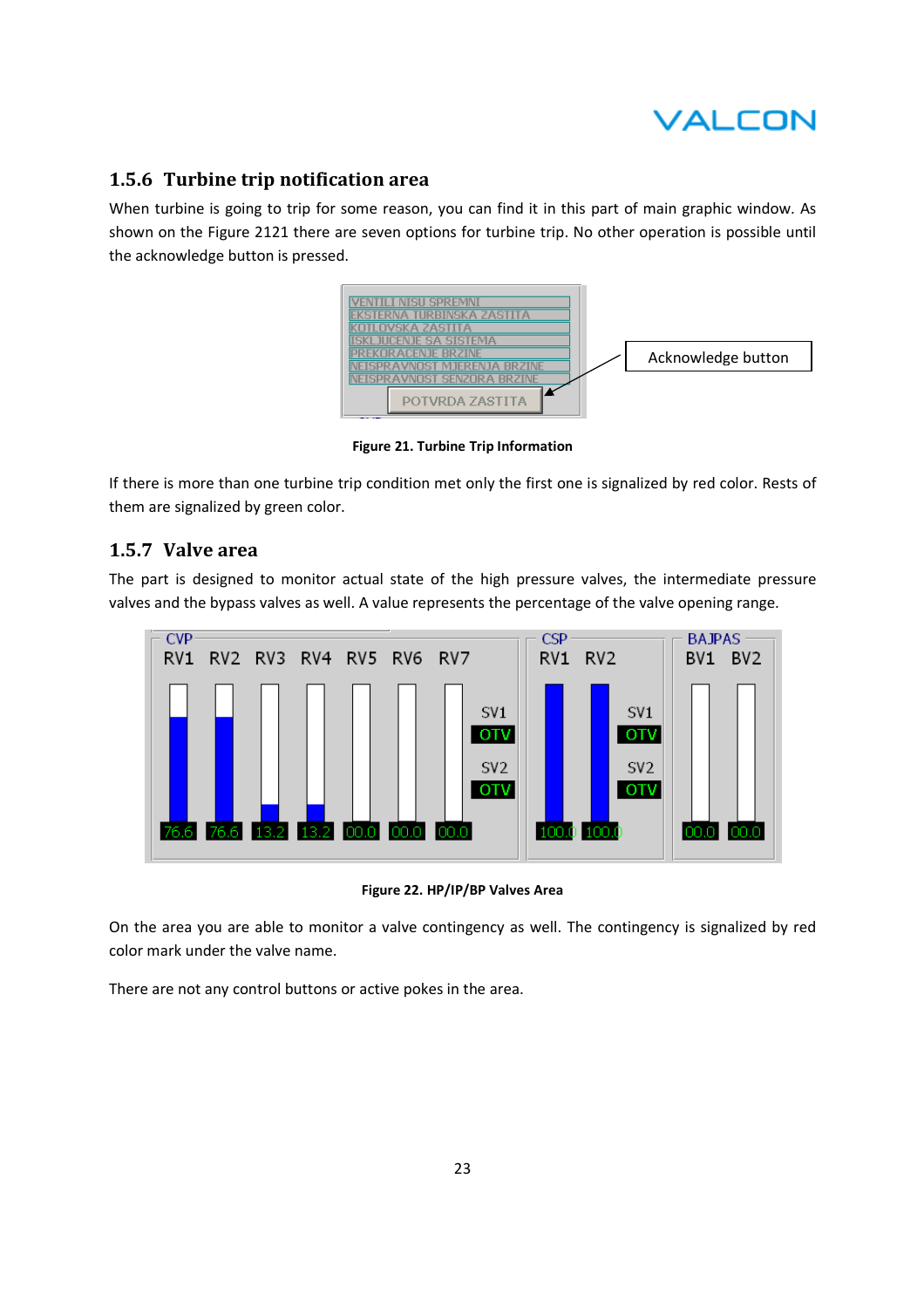## **1.5.8 Auto/Manual option**

This area is used to select between turbine regulation mode – "automatic" and "manual". Actual regulation mode is signalized by the text field below the activation button.



**Figure 23. Auto/Manual Area** 

At the bottom part of the area there are MUT control push buttons. You can open or close MUT valve automatically by pressing the "Start" button or "STOP" button respectively. The notification arrow shows which direction of moving is activated. Greed colored arrow means opening; red colored is used for closing.

## **1.5.9 Synchronization**

This part is designed to control automatic synchronization logic. You can turn on the automatic mode by pressing the "UKLJ" button or turn off it by pressing "ISKLJ" button when the area is activated. The actual state of the synchronization is shown on the text field.

When operate in the automatic synchronization mode you can see actual rotation speed tuning on the notification arrows next to text field.

When operate in the manual mode, you can use two push buttons ("-" and "+") to slightly change the turbine rotation speed



**Figure 24. Synchronization Area**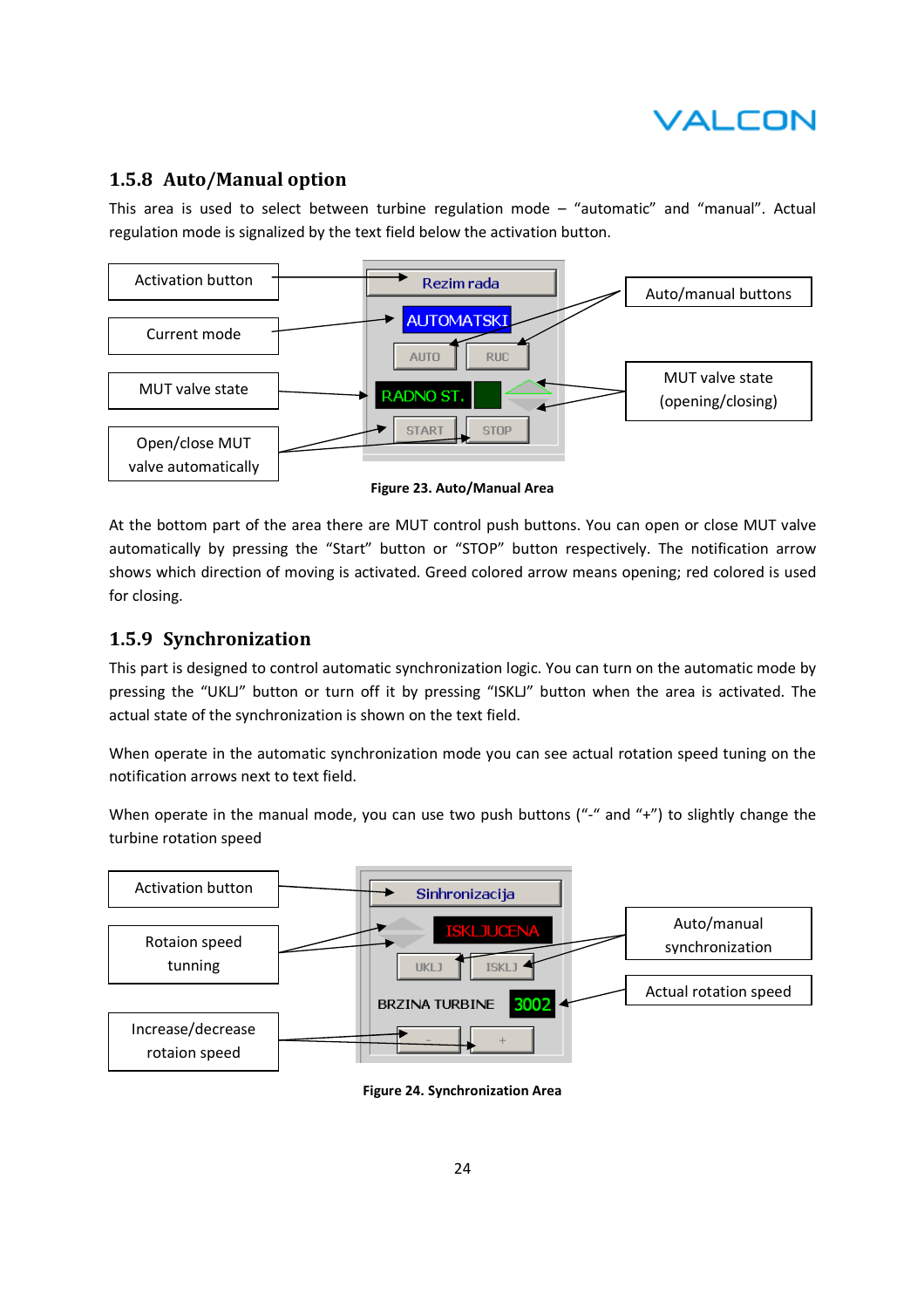

## **1.5.10 Turbine testing**

After activation of this part of the main graphic windows you can perform two turbine tests. To start a testing there is necessary to choose what test you want to start and then press the "Kreni" button. To cancel the active test the "Stani" button need to be pressed.



**Figure 25. Test Area** 

The turbine rotation speed limits for the regulation valves and the stop valves are show on the area at the bottom part.

In the bottom part of the area there is button to manual unlatch the turbine (force trip).

## **1.5.11 Error log**

The log area contains all communication information between the controller and the graphic. When some error or alarm occurs you can find it in the log window.



Error/alarm messages are red colored in contrast to the normal communication which is blue colored (log 0) or black colored (log 1).

To open a detailed survey of the communication the open log button need to pressed.